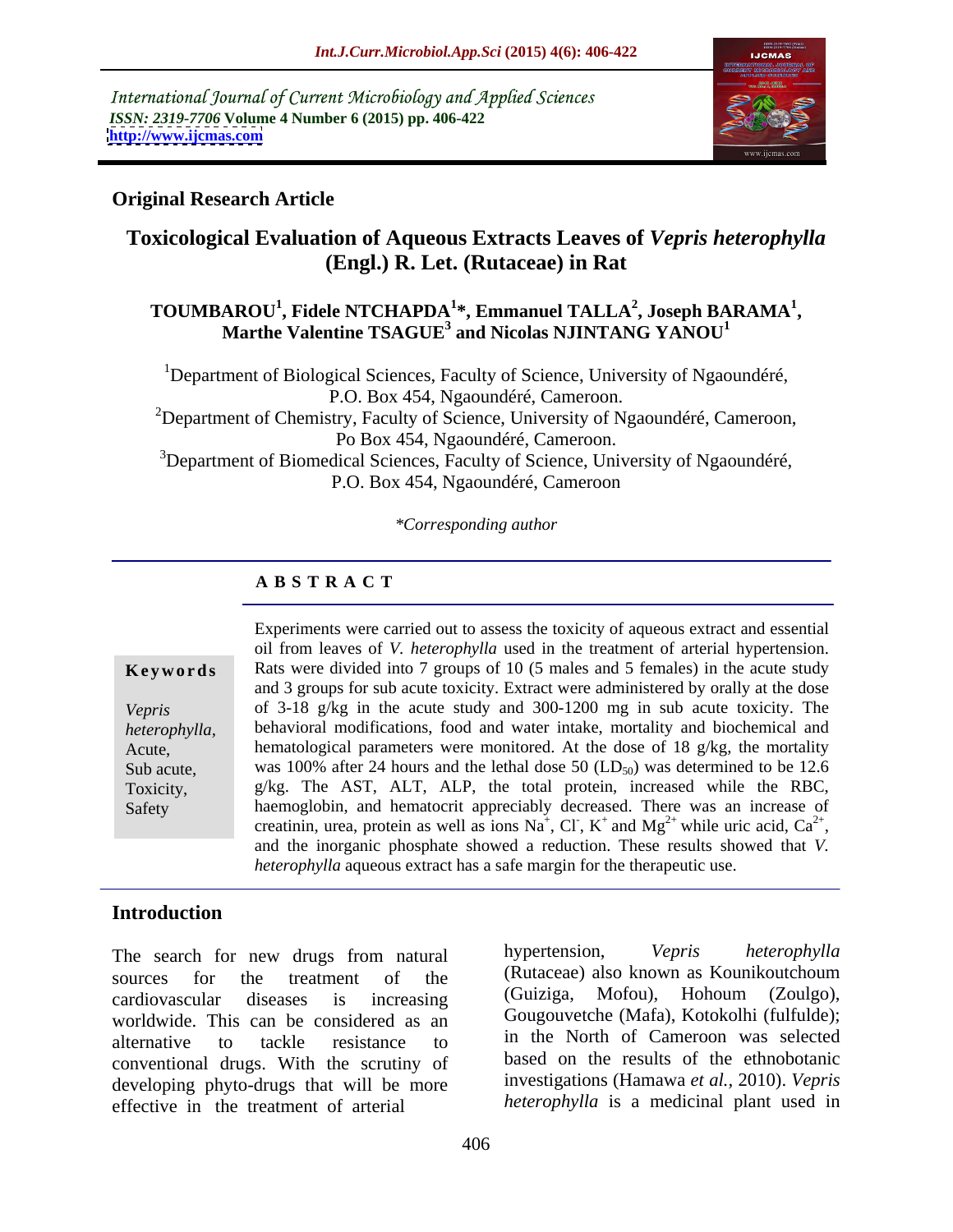treatment of various illnesses including 61615/HNC. Leaves were washed with tap hypertension (Burkill, 1997; Ngamo *et al.,* 2001). Several authors have previously reported the medicinal values of this plant **Animals** (Letouzey, 1968; Moulis *et al.,* 1994; and Keita and Ouattara, 1995). Ntchapda et al Wistar rats of both sexes, of 9 weeks old and (2013a) demonstrated the vasorelaxant weighing 178.35±5.46 g at the start of the effects of the methanol extract from leaves experiment were used to evaluate the acute of *V. heterophylla on* rat aorta. The and subacute toxicity. Strains of animals identification of active ingredients from plant extracts is capital because it allowed were reared in the Department of Biological the development of essential drugs. A Sciences, Faculty of Sciences (University of flavonoid (6,8-dihydroxy-4'- Ngaoundéré). The animals were housed methoxyflavone) isolated from *V*. under controlled temperature  $(24 \pm 2^{\circ}C)$  and *heterophylla* was found to induced nitric relative humidity  $(45 \pm 10\%)$ . Moreover, oxide-dependent vasodilation in rat aorta they had free access to food (pellets from (Ntchapda et al 2013b). On the same line a LANAVET [Laboratory NVS]) and filtered triterpen  $(3\beta - 16\beta,$  23, 29- tap water. The animal handling was under tetrahydroxyoleane-12-ene) was found to the control of the veterinary surgeon of the increase intracellular  $Ca^{2+}$  in rat aorta Science Veterinary Surgeon and Medical endothelial cells (Ntchapda *et al.,* 2013c). School of the University Ngaoundéré. Alkaloids such as Kokusaginine isolated Experimental protocols and procedures were from leaves of this plant possess approved by the Institutional Animals Care antimicrobial properties against bacteria and fungi (Kuete *et al.,* 2008). Cytotoxic approved by the Animal Ethics Committee activities of skimmianine another compound isolated from this plant was demonstrated against breast cancer cells and epidemic tumors (Cui *et al.,* 2003). The efficacy of *V. heterophylla* leaf extract in bringing relieve to patients with cardiovascular diseases was previously demonstrated by Ntchapda et al water for 12 h at room temperature. The (2013d). The purpose of this study was to macerate was filtered through Whatman evaluate the acute and subacute toxicity of filter paper No. 3, and the filtrate

The leaves of *V. heterophylla* were collected **Acute toxicity of the aqueous extract of** in the locality of Kaliyao (Far North Region- Cameroon) in August 2013. The identification was done in the National Rats were divided into 6 groups of 10 each.

traditional pharmacopeia of Cameroon in the specimen was kept under the  $N^{\circ}$ specimen was kept under the  $N<sup>o</sup>$ o water, dried and crushed into powder.

### **Animals**

experiment were used to evaluate the acute were from Center Pasteur in Yaoundé. They and Use Committee, and the research was of the University of Ngaoundéré.

### **Preparation of the aqueous extract**

*V. heterophylla* aqueous extract in rats. concentrated in a rotary evaporator at 40°C **Materials and Methods** and yielded 102.6 g of concentrated crude **Material plant** and **a contract a** contract with the use. One thousand grams of fresh leaves of *V. heterophylla* was steeped in 1 L of distilled for 24 h. This process repeated several times extract. The extract was stored at  $-20^{\circ}$ C until further use.

## **the leaves of** *Vepris heterophylla*

Herbarium of Cameroon where a voucher Males and females rats in each group were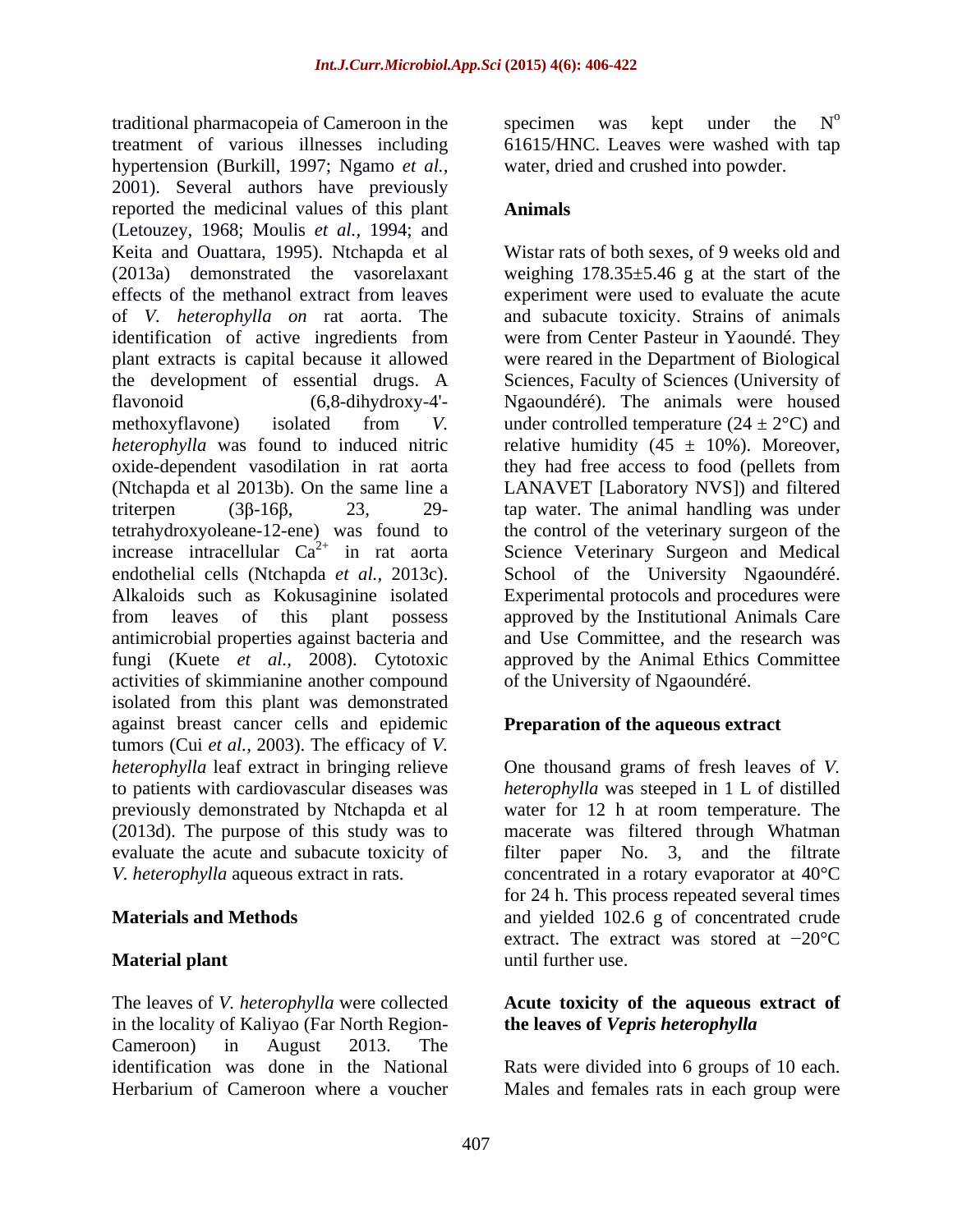housed separately in Plexiglass cages. Rats placed individually in metabolic cages for were acclimatized in the laboratory 24 h. Urine were collected; the pH was environment 7 days before the start of the evaluated and stored at  $-20^{\circ}$ C for experiment. The mice were fasted for 12 h biochemical analyzes. The survivors were prior to the experiment with free access to anesthetized with chloroform and sacrificed. water. Rats were orally administered; a single dose of *V. heterophylla* aqueous heparinized tubes and centrifuged at 4900 extracts (3-18 g/kg) or distilled water for the rpm for 20 min. The collected plasma was control group. Animals from the same batch stored at -20°C for biochemical analyzes. received the same dose of extract once daily. Liver, kidney, and heart were removed, The animals were observed during the first 2 cleared of fat material, weighed and stored h after administration of the extract and at -20<sup>o</sup>C for biochemical analyzes and a were supplied with food. Mortality was portion preserved in formalin for recorded after 24 h. Food and water intake histological analysis. The liver and the and body weight of surviving animals were kidneys separately were crushed then evaluated up to 14 days. Dead animals were homogenized in KCl (150 mm) in a Teflon autopsied for macroscopic observation of potter on top of the ice. After centrifugation internal organs. The surviving animals were at 4900 rpm during 20 min, the supernatant sacrificed by decapitation. Arterio-venous was collected and preserved at -20 $\mathrm{^oC}$  for the blood was collected in heparinized tubes and was centrifuged with 4900 tr/min. Collected plasma was preserved at  $-20^{\circ}$ C for **Parameters** hematologic and biochemical analysis. The liver, the kidney, and the heart were Urinary and plasma electrolyte preserved at  $-20^{\circ}$ C for the histological cuts

Rats were divided into 4 groups of 10 each spectrophotometer (SECOMAM RS 232C, *al.,* 2008, Atsamo *et al.,* 2011). The extract was administered by oral route once daily aspartate transaminase and alkaline The weight, water, and food consumption assessed by determination of the The last day of treatment, the animals were  $Na<sup>+</sup>$ ,  $K<sup>+</sup>$ , and Cl. The kidneys, liver and

evaluated and stored at  $-20^{\circ}$ C for anesthetized with chloroform and sacrificed. The arterio-venous blood was collected in portion preserved in formalin for C for the biochemical analyses.

### **Parameters**

collected; fat removed; weighed and concentrations were determined using a and the biochemical analyses. according to standard methods described **Subacute toxicity of the aqueous extract** of creatinine, urea, glucose, albumin, and **of the leaves of** *V. heterophylla* electrolytes in the plasma and urine samples (5 males and 5 females). The control group Germany). Hematological and biochemical was orally treated with distilled water, and analyzes were performed by means of an the other 3 groups were administered the automatic device type Toshiba 200 FR NEO plant extract at the dose of 300, 600 and (TOSHIBA Co., Japan). For hematological 1200 mg/kg. The doses were selected from analysis, parameters like red blood cell, the literature as suitable doses to evaluate mean corpuscular volume, etc., were the hepato-protective activity (Donfack *et*  measured as described by Lahlou *et al.* for 6 weeks. During this period, the behavior phosphatase (ALP) were evaluated in serum of the animals was observed and recorded. and urine. Kidney functioning index was were monitored at the end of each week. concentration of creatinine, urea, uric acid, Urinary and plasma electrolyte flame photometer (JENWAY PFP 7, Japan) before (Henry *et al.,* 1974). Concentrations were evaluated using a two-way digital spectrophotometer (SECOMAM RS 232C, (2008). Alanine transaminase (ALT), aspartate transaminase and alkaline assessed by determination of the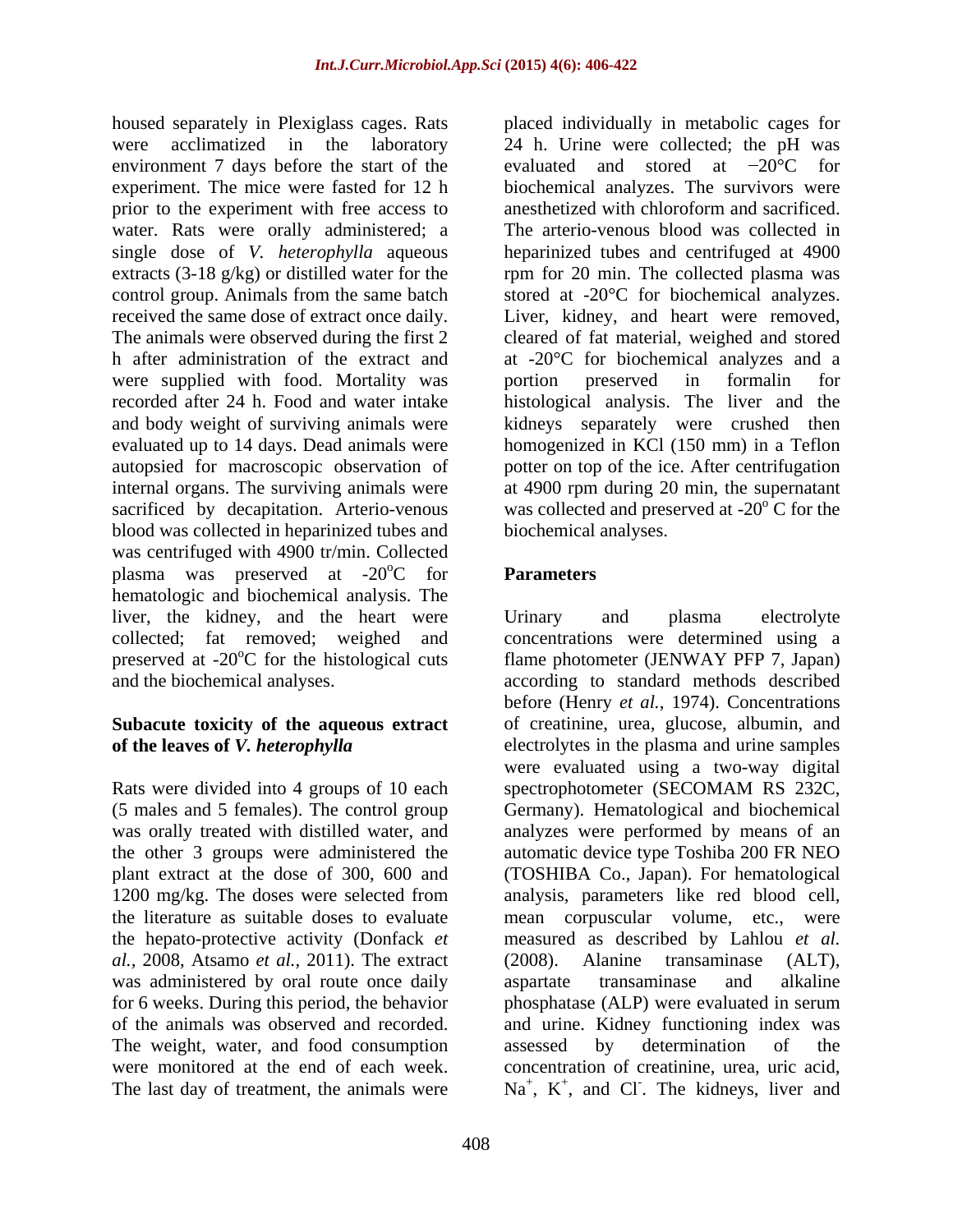presence of several primary and secondary triterpenes, essential oils, sterols, alkaloids, fatty acids, flavonoïdes, athraquinones, coumarins, catecho tannins, are present in the extract. The presence of alkaloids and flavonoïdes is remarkable (Ntchapda *et al.,* **Effects of the aqueous extract of** *V.* 

the first two hours following the excretion went from  $26.38 \pm 2.13$ suffocating. A modified aspect of the feces (liquid) occurred with animals treated with

heart, dissected out and fixed in 10% the doses of 12, 15 and 18g/kg. The oral formalin fluid underwent histological cuts; administration of the aqueous extract of *V.*  stained with hematoxylin and eosin *heterophylla* caused a reduction of food and following the standard procedures. water intake and body weight at the doses of **Phytochemical study** determined to be 12.6 g/kg. The maximum The preceding studies mentioned the both males and females. Organ weights were metabolites. The phenolic compounds, when compared to the controls treated with the doses of 12, 15 and 18g/kg. The oral 6, 9, 12 and  $18g/kg$ . The  $DL_{50}$  was tolerated dose was determined to be 6g/kg in not significantly modified by the treatments distilled water (Table 1).

### **Subacute toxicity**

2013b). *heterophylla* **on the urinary volume of Statistical analyses excretion and the pH for 100g of body weight**

Results were expressed in form of means ± A single administration of *V. heterophylla* ESM. Comparison of means was made using aqueous extract (300, 600, and 1200 mg/kg) the Student's t-test and one-way ANOVA of was able to provoke 24 h later a significant Origin Graph software (Microcal Origin 6.0, increase (P < 0.05) and dose-dependent Microcal, MA USA) software version 6.0. volume of urinary excretion. Urine volume The difference was considered significant increased from  $26.38 \pm 2.13$  ml/100g/24h in when  $P < 0.05$ . controls (distilled water) to  $43.22 \pm 2.11$ **Results and Discussion** represents an increase of 63.83%. The dose **Acute toxicity** 56.81  $\pm$  2.24 ml/kg/24h represent an Movement of the animals decreased during (1200 mg/kg), the volume of urinary administration of a single dose of extract. ml/100g/24h in controls to  $69.80 \pm 2.65$ The animals treated with *V. heteropylla* ml/100g/24h in the treated group (Figure 1), aqueous extract at higher doses (9, 12, 15, which represents an increase of 165.59%. and 18g/kg) remained calm. Moreover, The pH values of urine of animals treated sensitivity of the animals to noise, touch and with the extract of *V. heterophylla* at the aggression decreased. This effect was dose 300 mg/kg presented significant pronounced in animals treated with doses  $\geq$  modification (P < 0.05). The dose of 1200 9 g/kg. After 48 hours, all the surviving rats mg/kg also showed a significant (P < 0.05) gained back their faculties. It should be increase in pH values  $(8.12 \pm 1.22)$ . The pH mentioned that all the animals that value of the urine of animals treated with the succumbed to treatment presented extract at dose of 600 mg/kg was higher convulsions, disordered jumps and ended up  $(7.35 \pm 1.12)$  than that of the control group ml/100g/24h at the dose of 300 mg/kg that of 600 mg/kg increased urine volume to increase of 115.35%. For the highest dose excretion went from  $26.38 \pm 2.13$  $(6.45 \pm 1.34)$  (Figure 1).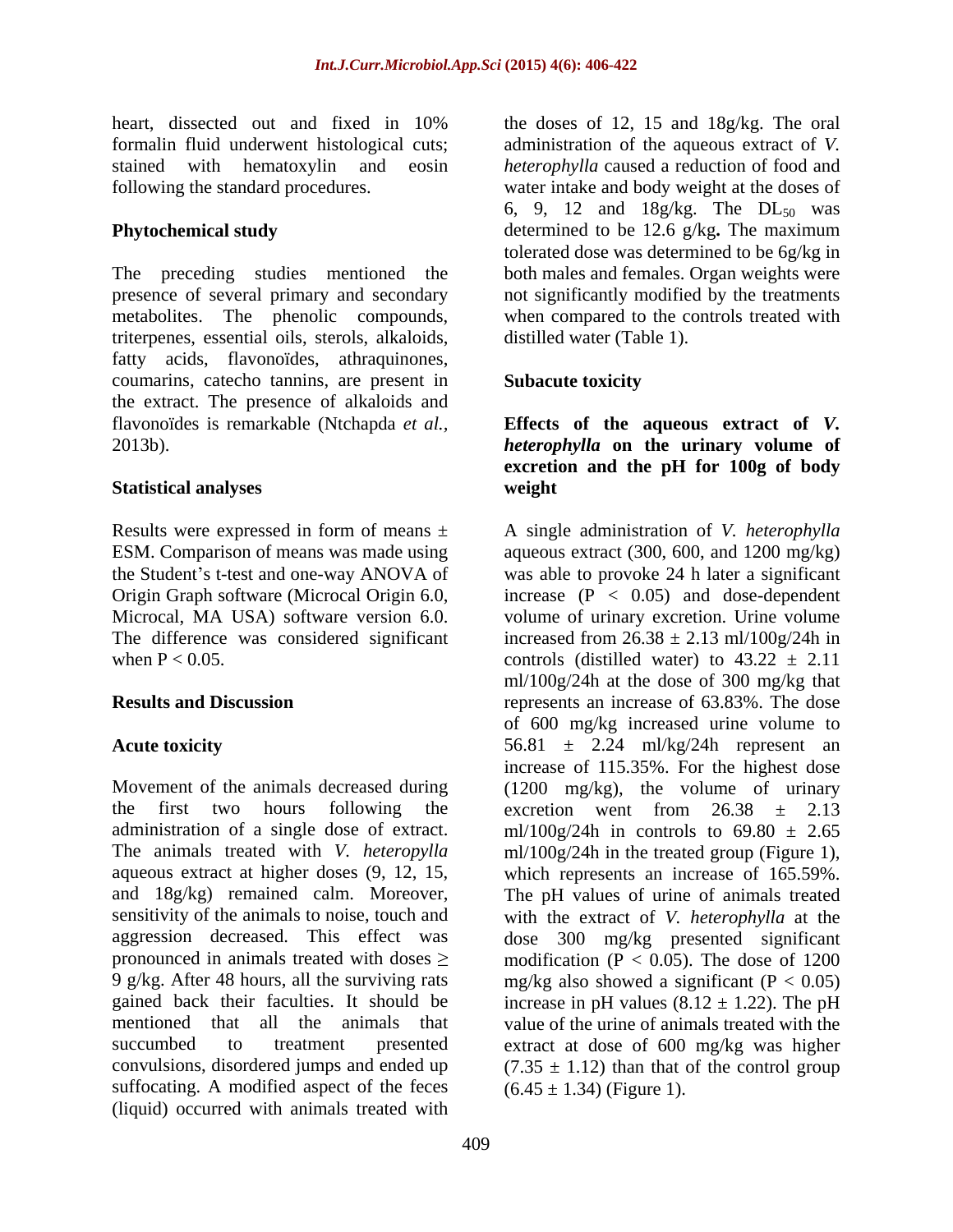Rats' body weight progressively increased during the six weeks of treatment. It went extract at the dose 600 mg/kg, and from 1.55 from 237.78  $\pm$  2.57 to 249.25  $\pm$  2.7 with the  $\pm$ 0.03% in control females to 1.53 $\pm$ 0.41% in dose of 300 mg/kg representing an increase of 4.82% in males and 2.57% in females. With the dose of 1200 mg/kg, males' in rats treated with the dose of 300 mg/kg went from 92.24 $\pm$ 2.43 g/rat in the first week went from 82.69 $\pm$ 2.31% in control males to to 134.47±3.16g/rat in the last week, 86.61±1.96% in treated males and

### **Effect** *V.**heterophylla* **on the relative The values went from 1.58±0.46% in the organs weight** control to 1.53±0.55% and 7.12±0.59% in

The aqueous extract of *V. heterophylla* had no significant effect  $(P < 0.05)$  on the heart. monocytes, with an increase rate of 3.16% However, the dose of 1200 mg/kg, increased significantly ( $P < 0.05$ ) the relative weight from  $1.61 \pm 0.45\%$  in the control to of liver, kidney, testis, and epididymis in  $1.57 \pm 0.37$ % and  $6.75 \pm 0.62$ % in the control significantly increased 6 weeks after administration of a daily dose of the *V.* 

300mg/kg, representing an increase of  $15.01 \pm 2.68\%$  in the control to  $12.76 \pm 1.94\%$ respectively.At the doses of 600 and showing a reduction of 2.78% and 14.99%.

**Effect of** *V. heterophylla* **on body weight,**  1200mg/kg, a dose-dependent decrease of **food and water intake** eosinophiles was observed. The control values of  $1.52\pm0.04\%$  in males varied to 1.51±0.43% in males treated with plant  $\pm 0.03\%$  in control females to  $1.53\pm 0.41\%$  in the females treated with the dose of 600 mg/kg.

increase was at 5.72% while females The lymphocytes rate increases dose increase was 3.97% (Table 2). Food intake dependently during the period on treatment representing an increase of 39.90% (Table  $84.25 \pm 1.9\%$  in control females to 2). An increase of water consumption was 87.46±2.4% in treated females, representing observed in all groups. This volume an increase of 4.74% and 3.81% respectively increased by 7.19% at the males and 8.79% in males and females at the dose of 300 in the females at the dose of 300 mg/kg. mg/kg. The basophiles and the monocytes males whereas, in females, the weight of to  $6.03\pm0.67$ %, representing a reduction rate kidney, uterine, and ovarian was of 2.48% and 10.67% respectively for the in males as well as in the females. Values went from 82.69±2.31% in control males to 86.61±1.96% in treated males and 84.25±1.9% in control females to in males and females at the dose of 300 decreased dose-dependently in both sexes. The values went from  $1.58 \pm 0.46\%$  in the control to  $1.53\pm0.55\%$  and  $7.12\pm0.59\%$  in the control to  $6.35\pm0.71\%$  in males respectively for the basophiles and monocytes, with an increase rate of 3.16% and 12.13%. In the females, the values went from  $1.61\pm0.45\%$  in the control to 1.57±0.37% and 6.75±0.62% in the control basophiles and monocytes**.**

*heterophylla* extract (Table 3). Neutrophiles and MCH decreased dose- **Effects of** *V. heterophylla* **on the** This reduction went from 16.45±0.61(pg/red **hematological parameters** cell) in the control to 14.97 $\pm$ 0.79 (pg/red Table 4 presents the variation of 12.37±2.15% in males respectively for the eosinophiles, basophiles, lymphocytes and MCH and Neutrophiles at the dose 300 monocytes. The eosinophiles varied from mg/kg, showing a reduction of 9% and  $1.52\pm0.04\%$  for the control to  $1.54\pm0.32\%$  16.36%. Whereas in the females, it went in the males and  $1.55 \pm 0.03\%$  for the control from  $16.21 \pm 0.36$  (pg/red cell) in the control to  $1.56\pm0.37\%$  in the females at the dose to  $15.76\pm0.53$  (pg/red cell) and from 1.32% and 0.64% for males and females for the MCH and Neutrophiles respectively, dependently during the treatment period.. cell) and from 14.79±1.58% in the control to mg/kg, showing a reduction of 9% and 16.36%. Whereas in the females, it went 15.01±2.68% in the control to 12.76±1.94% showing a reduction of 2.78% and 14.99%.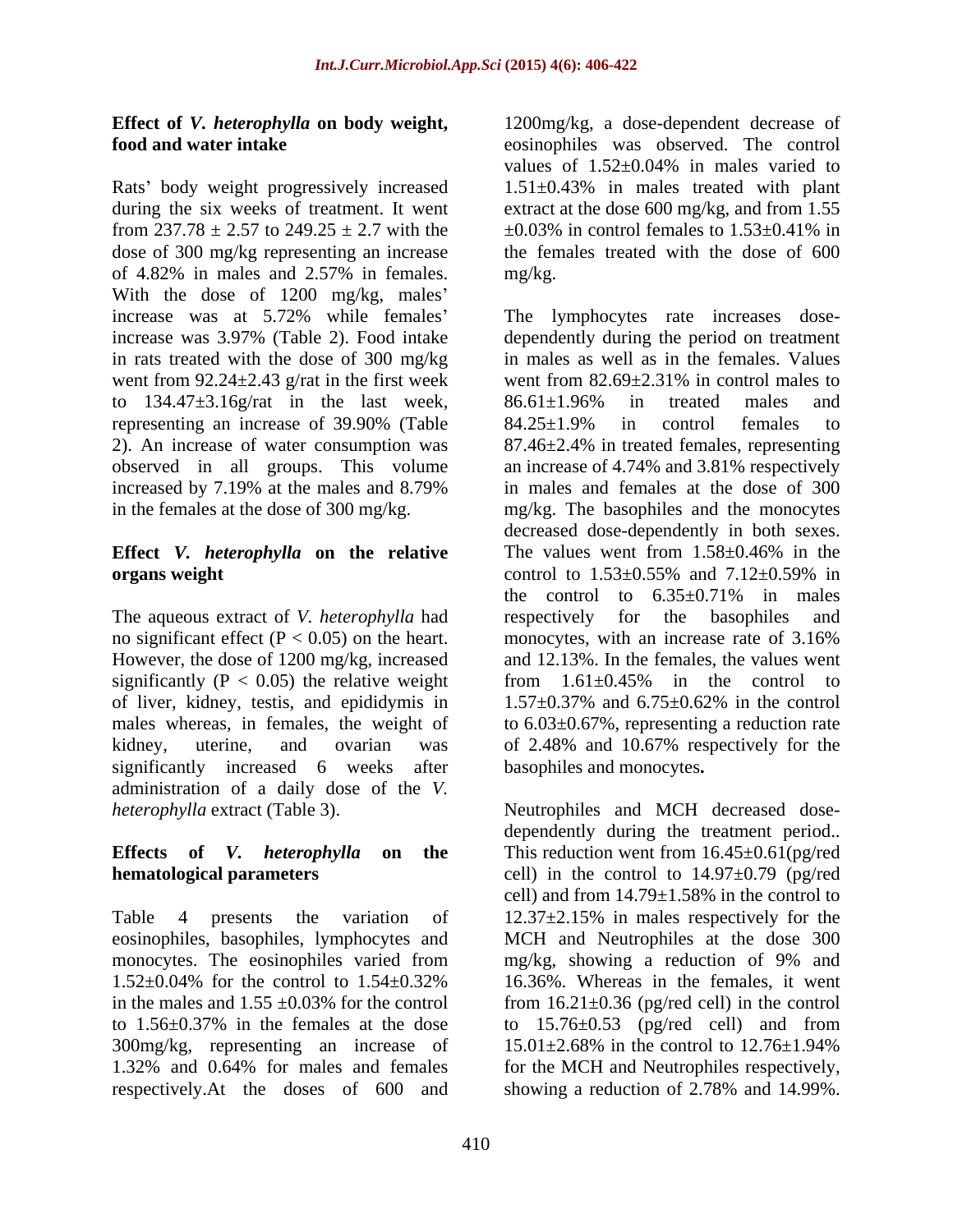the treatment period. The values passed 7.98 $\pm$ 0.16 K/ $\mu$ l and from 789.64 $\pm$ 3.25 k/ $\mu$ l in the control to  $826.34 \pm 2.74$  K/ $\mu$ l in the mg/kg, representing an increase of 5.36% representing 5.28% and 4.68% increase in

 $(f1/red \ cell)$  in the control to  $49.34 \pm 3.02$  26.31 $\pm 2.15$ (fl/red cell) in the males treated with the  $27.34\pm3.14$  (U/l) in the females, and 1.58% respectively for RBC and MVC at the dose 300 mg/kg. As for hematocrits 300 mg/kg, exhibiting a reduction of 4.91%

Table 5 shows that the rate of the enzymes, females, showing an increase of 3.09% and ALT, AST, ALP increased dose-

On the other hand, the WBC and the dependently. The ALT values of 39.15±3.9 platelets increased dose-dependent during (U/l) in the controls increased to 41.25±2.5 from  $7.58\pm0.15$  K/ $\mu$ l in the control to female controls increased to  $37.8\pm2.46$  (U/l) males treated with 300 mg/kg of extract and 3.7% respectively. AST values went respectively for WBC and platelets, from  $45.23 \pm 3.1$  (U/l) in the controls to both males and females.  $\qquad \qquad$  in the controls to  $40.1 \pm 2.65$  (U/l) Table 4 shows that the RBC and the MVC dose 300 mg/kg, exhibiting an increase of decreased dose-dependently. This decrease, 4.47% and 2.11%. As for the ALP, the rate from 9.16 $\pm$ 0.45 (x10<sup>6</sup>/µl) in the control to passed from 31.54 $\pm$ 4.5 (U/l) in the controls 8.96 $\pm$ 0.37 (x10<sup>6</sup> /µl) and of 51.64 $\pm$ 2.63 to 32.67 $\pm$ 2.16 (U/l) in the males and from dose 300 mg/kg respectively for the RBC representing an increase of 3.58% and and the MVC, representing a reduction of 3.91% respectively. The lipids, TC and the 2.18% and 4.45%. Whereas in the females, LDL were reduced opposing the TG and the values went from  $8.54 \pm 0.51(x10^6/\mu l)$  in HDL, which reduced dose-dependently. TC the control to 8.33 $\pm$ 0.59 (x10<sup>6</sup>/ $\mu$ l) and from values went from 61.35 $\pm$ 3.14 (mg/dl) in the  $56.2\pm2.15$  (fl/red cell) in control to controls to  $58.34\pm2.16$  (mg/dl) in males and 55.31±2.03 (fl/red cell), representing 2.46% from 70.21±4.11 (mg/dl) in the control to and hemoglobin's, they increased dose- and 5.45% respectively. The LDL went from dependently. The values went from  $17.23 \pm 2.31$  (mg/dl) in the controls to  $44.13 \pm 2.17\%$  for the control to  $15.62 \pm 3.17$  (mg/dl) in males and from  $45.86 \pm 3.24\%$  and  $16.93 \pm 0.84$  (g/dl) for the  $22.03 \pm 3.14$  (mg/dl) in the control to control to 17.24 $\pm$ 0.52 (g/dl) in males treated 19.36 $\pm$ 2.54 (mg/dl) in females at the dose with 300mg/kg of extract respectively for 300 mg/kg, representing a reduction of the hematocrit and hemoglobin, with a 9.34% and 12.12% respectively in males and percentage of 3.92% and 1.83%. Whereas in females. The TG values went from the females, the values went from 87.35±3.54 (mg/dl) in the control to  $45.28 \pm 2.6\%$  in the control to  $47.64 \pm 2.51\%$  90.01 $\pm 3.14$  (mg/dl) in males and from and of  $16.87 \pm 0.56$  (g/dl) in the control to 95.12 $\pm$ 2.16 (mg/dl) in female controls to 17.01±0.94 (g/dl) for the hematocrit and 97.85±2.67 (mg/dl) in the females treated hemoglobin respectively, representing an with the dose of 300mg/kg, displaying an increase of 5.21% and 0.83% at the same increase of 3.04% and 2.87% in males and dose (Table 4). females respectively. The HDL values **Effects** *V. heterophylla* **on index of liver** controls to 22.01±2.04 (mg/dl) in males and **function from** 19.76 $\pm$ 3.2 (mg/dl) to the female (U/l) in males and of  $36.45\pm2.71$  (U/l) in in females treated with the dose of 300 mg/kg, representing an increase of 5.36% 47.25±2.31(U/l) and from 39.27±2.64 (U/l) respectively in males and females at the  $(U/I)$  to the controls to  $27.34\pm3.14$  (U/l) in the females, 66.38±3.16 (mg/dl) in the females at dose of 300 mg/kg, exhibiting a reduction of 4.91%  $17.23\pm2.31$  (mg/dl) in the controls to females. The TG values went from 90.01±3.14 (mg/dl) in males and from increase of 3.04% and 2.87% in males and passed from  $21.35 \pm 1.37$  (mg/dl) in the controls to  $20.34 \pm 1.25$  (mg/dl) in treated females, showing an increase of 3.09% and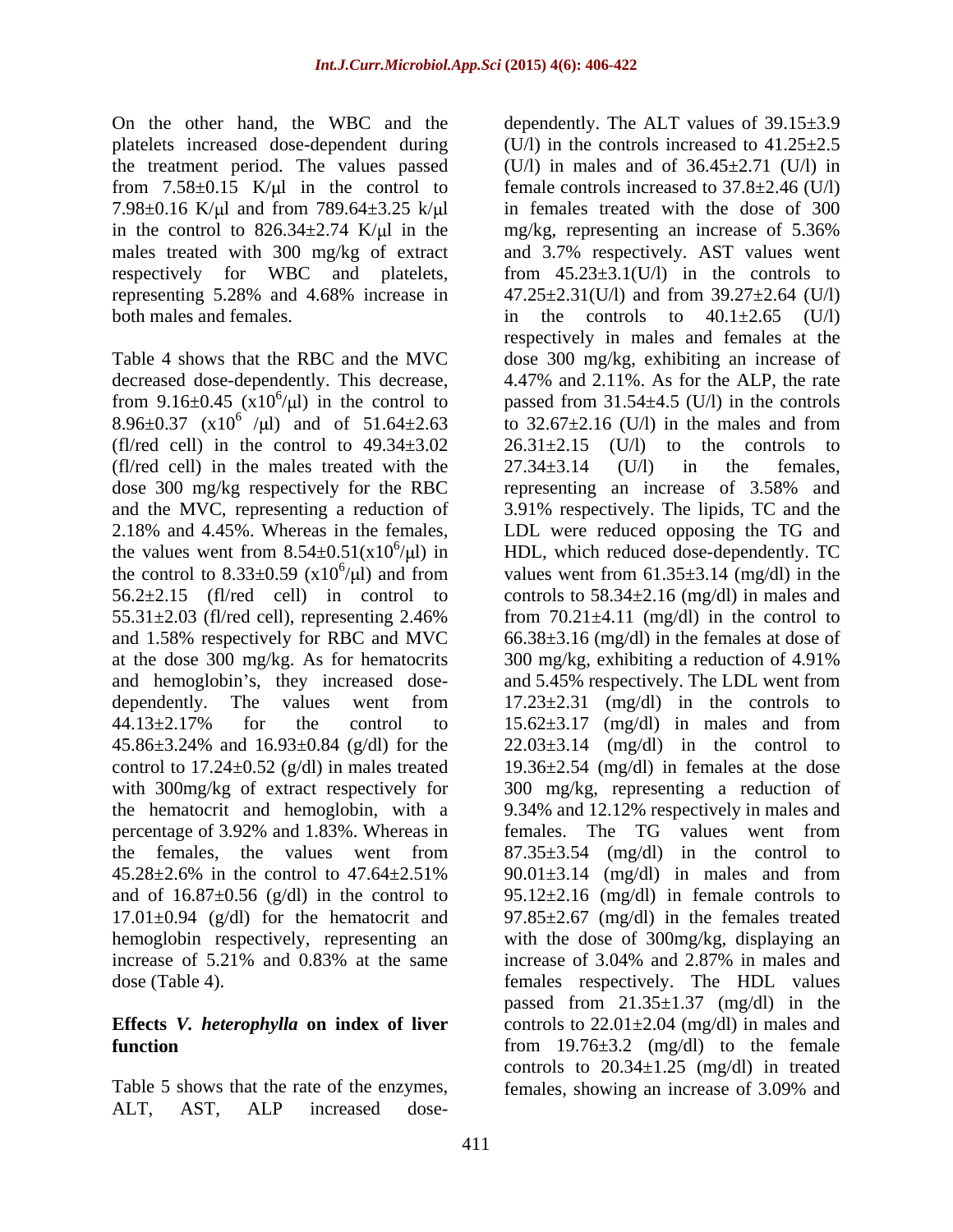2.85%. The proteins, the TP and Albumin dose-dependently. The TP passed from 6.49 $\pm$ 0.26 (mg/dl) in the controls to showing an increase of 25% and 50%. Na<sup>+</sup> 7.55% and 3.01% respectively in males and females. Albumin passed from 5.94±0.45 increase of 1.8% and 2.55%. The ion Cl  $0.8\pm0.2$  (mg/dl) in the controls to  $0.7\pm0.17$ and 12.5%. Sugars like glucose underwent an increase dose-dependently. It went from  $87.53\pm2.97$  (mg/dl) in the controls to  $89.23 \pm 2.11$  (mg/dl) for the males and of **the oxydative stress** 90.12 $\pm$ 2.39 (mg/dl) in the controls to 91.58±2.3 (mg/dl) in treated females (300

# **Effects** *V. heterophylla* **on index of kidney**

Table 6 shows the increase in urinary  $0.0222 \pm 0.0025$   $\mu$ M in the controls to the dose of 300 mg/kg, showing an increase  $2.35\pm0.12$  (mg/dl) in the controls to increase  $(P<0.05)$  of 11.45% in males;  $2.38\pm0.19$  (mg/dl) in males and from whereas in the females this rate passed from  $2.39\pm0.16$  (mg/dl) in the controls to  $0.0058\pm0.0013$  in the controls to  $2.4\pm0.14$  (mg/dl) in treated females (300

were in rise, however, bilirubine reduced in the controls to 0.3±0.04 (mmol/l) in 6.98±0.22 (mg/dl) in males and of 7.63±0.31 passed from 87.36±0.97 (mmol/l) in the (mg/dl) in the controls to 7.86 $\pm$ 0.37 (mg/dl) control to 88.95 $\pm$ 1.73 (mmol/l) in treated in females treated with the dose of males and from 89.25±1.37 (mmol/l) in the 300mg/kg, representing an increase of controls to 91.53±1.52 (mmol/l) in the (mg/dl) in the controls to  $6.02 \pm 0.4$  (mg/dl) passed from  $92.46 \pm 1.12$  (mmol/l) in the in males and from  $6.17\pm0.32$  (mg/dl) in the controls to  $94.19\pm1.73$  (mmol/l) in the controls to  $6.35\pm0.26$  (mg/dl) in treated treated males and from  $94.2\pm1.51$  (mmol/l) females (300mg/kg); representing a rise of in female controls to 97.24±2.18 (mmol/l) in 1.35% and 2.92%. As for bilirubine, it treated females, representing an increase of passed from  $1.3\pm0.31$  (mg/dl) in the controls  $1.87\%$  and  $3.23\%$ . The ion K<sup>+</sup> passed from to  $1.1\pm0.23$  (mg/dl) in males and from  $19.2\pm0.31$  (mmol/l) in the controls to  $(mg/dl)$  in females treated with the dose of from  $17.14 \pm 0.33$  (mmol/l) in the controls to 300mg/kg, showing a reduction of 15.38% 18.15±0.53 (mmol/l) in treated females (300 (mmol/l) in males and of  $0.2\pm0.01$  (mmol/l) females treated with the dose of 300mg/kg, showing an increase of 25% and 50%.  $Na<sup>+</sup>$ treated females (300 mg/kg), showing an increase of 1.8% and 2.55%. The ion Cl-  $\pm$  negged from passed from 20.16±0.62 (mmol/l) in treated males and mg/kg), showing a rise of 5% and 5.89%.

### **Effects** *V. heterophylla* **on the markers of the oxydative stress**

mg/kg); representing a rise of 1.94% and 1.62% (Table 5). as in the females. This rate passed from **function** mg/kg), showing a reduction of 83.67%. In parameters. The rate of creatinin passed  $0.0054 \pm 0.0011$  µM in treated animals, from 3.09±0.45 (mg/dl) to the control to representing a reduction of 75.67%. The 3.14±0.42 (mg/dl) in the males and of aqueous extract of *V. heterophylla* decreased  $3.24 \pm 0.62$  (mg/dl) to the controls to dose-dependently the rate of glutathion in  $3.3\pm0.53$  (mg/dl) in the females treated with the serum. In the same way, the rate of of 1.62% and 1.85%. The urea passed from  $\mu$ M to 0.0498 $\pm$ 0.019  $\mu$ M, with a significant mg/kg), showing an increase of 1.28% and The aqueous extract of *V. heterophylla* 0.42%. The proteins, passed from 0.15±0.01 increased dose-dependently the rate on (mmol/l) in the controls to 0.2±0.00 malondialdehyde in blood. The superoxydeThe aqueous extract of *V. heterrophylla* decreased the glutathion in the males as well  $0.0196 \pm 0.002$   $\mu$ M in the controls to 0.0032±0.0013 µM in treated males (300 the females this rate passed from  $0.0222 \pm 0.0025$  µM in the controls to malondialdehyde passed from 0.004±0.001 increase  $(P<0.05)$  of 11.45% in males; whereas in the females this rate passed from  $0.0058\pm0.0013$  in the controls to 0.068±0.016 with an increase of 10.72%.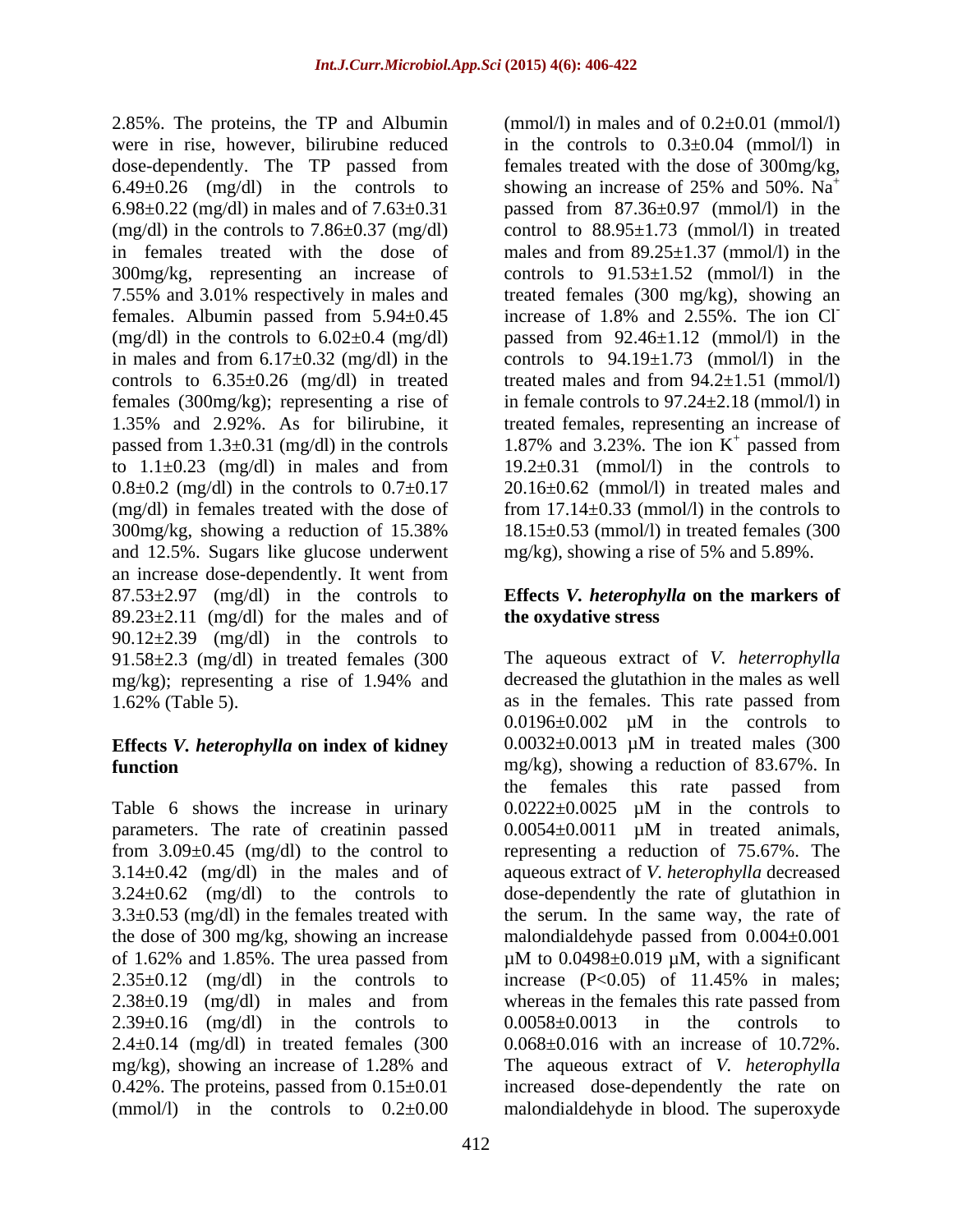# **histopathology of the liver and the**

The evaluation of histopathology cuts of the 1976). liver and the kidneys of the rats treated with nuclear fragmentation. It was also observed

The toxicological evaluation of the aqueous extract of the leaves of *V. heterophylla* was necessary due to its importance in the resistant to the extract than the female rats. traditional pharmacopeia of Cameroon. In aggressiveness, locomotion, sensitivity to

dismutase passed from  $0.498 \pm 0.051$   $\mu$ M in diarrheas and the ultimate stage was the controls to 0.46±0.078 µM with a reduction of 7.63% in males whereas this respiratory movements. The modification of rate passed from  $0.474 \pm 0.032$  µM in the the behavior in the rats was due to the active controls to  $0.466\pm0.071$  µM in females with compounds present in the plant as shown by a reduction rate of 1.68% (Table 7). The Bafor *et al.* (2009) when studying the aqueous extract of *V. heterophylla* decreased toxicity of *Ficus exasperata* in the rats. dose-dependently the rate on superoxyde These results show that the aqueous extract dismutase in the rats. of *V. heterophylla* could have a depressive **Effect** *V. heterophylla* **on the** reported in the case of many other **kidneys** the animals could be due to the increase in diarrheas and the ultimate stage was anarchic jumps followed by disordered in respiratory movements. The modification of the behavior in the rats was due to the active compounds present in the plant as shown by action on the central nervous system as medications. The convulsions observed in the excitability of the neurons (Schmitt, 1976).

1200 mg/kg in the subacute toxicity showed Mortality went from 10% at the dose of congestion on the hepatic cells, with a 9g/kg to 100% at the dose of 18g/kg. The on the liver the Caryopynose and a 12.6g/kg. Cases of death observed with dose caryorrhexis. The kidney on the other hand higher or equal to 6g/kg suggest the presented a glomerular sclerosis and edemas energy presence of toxic compounds existing in (Figure 2). small quantities in the extract and of which this work, we evaluated acute toxicity by between the two sexes, could be responsible oral administration of a single dose of the of this difference in behavior. The body extract leaves of *V. heterophylla*. It was weight, the food and water intakes were demonstrated that single dose administration reduced starting from the animals treated  $( \geq 6 \text{ g/kg})$  of the aqueous of extract of *V*. with the dose of 9g/kg. It should be noted *heterophylla* provoked in the following that this reduction could be explained by the minutes deterioration of rat behavior. The action of the extract. Therefore the loss of animals presented a reduction in body weight could be explained by the the touch, and the noise. The modification of to an action of the extract on the appetite. the aspect of the feces could be explained by Such results were reported by Vimala an overdose, which could modify the (1999); and Kanjanapothi *et al.* (2004); mechanism of transformation of nutrients in when studying the toxicity of the aqueous the intestines, also coupled with gastro-extract of *Kaempferia galanga* in the rats. intestinal metabolic disorders and motricity. The growth slow-down could be the Animals that died following the consequence of metabolic or appetite administration of a single dose of *V.*  disorders, which, provoked a reduction of *heterophylla* presented convulsions, interest in food. DL<sub>50</sub> determined by calculation was of the proportion would increase with the dose (Kerharo and Adam, 1976). This study showed that the male rats were more resistant to the extract than the female rats.The hormonal differences, which exist reduction in the food and water intakes due interest in food.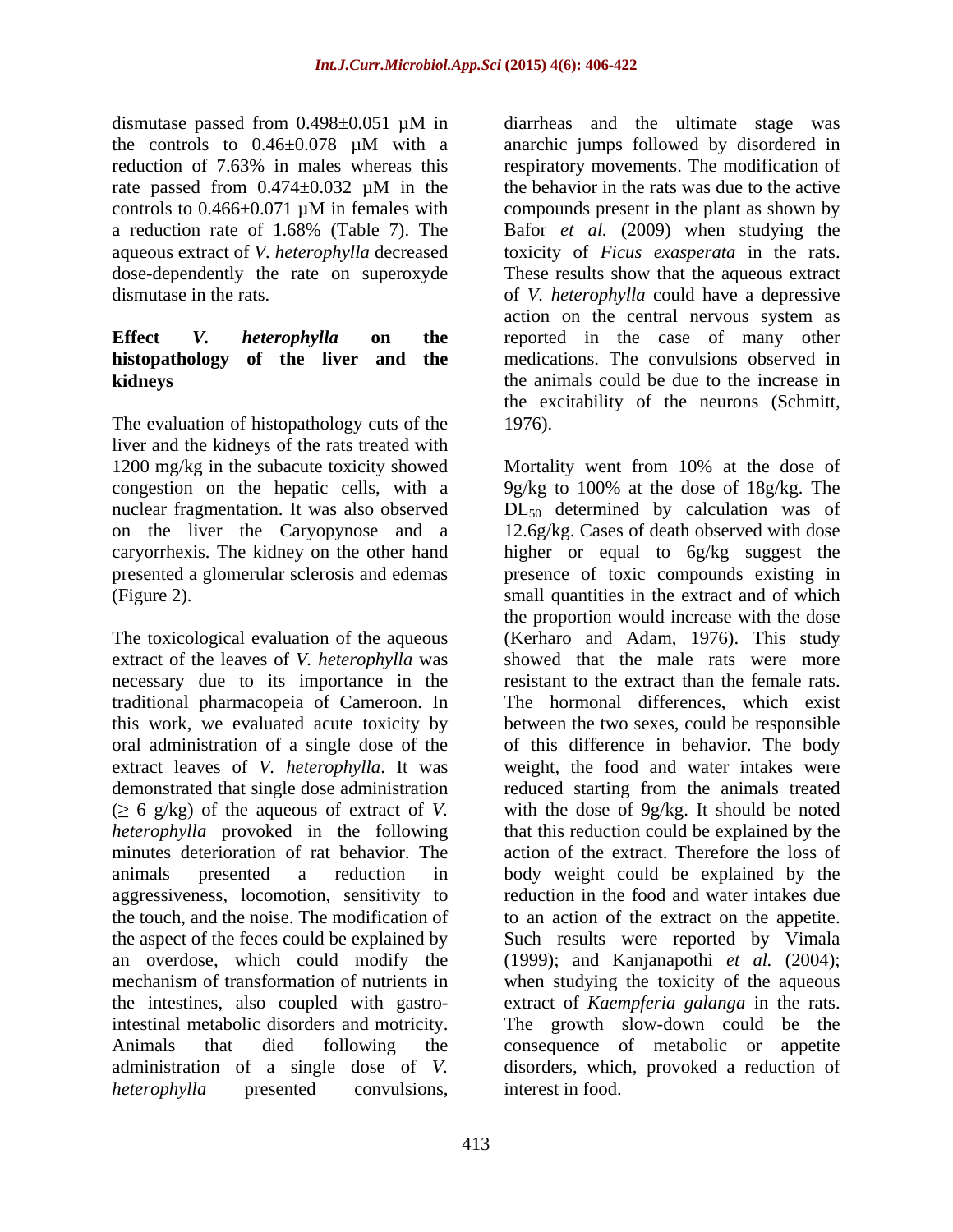### **Table.1** Effects of the aqueous extract leaves of *V. heterophylla* on the behavior of the animals 14 days after administration of the extract

| <b>Dose</b> |     | % Mortality          |                  |                                                                                                                                                                |                  | % Weight change (g)                                                                      |              | % Food intake                                      |                                                                                        | % Water intake     |
|-------------|-----|----------------------|------------------|----------------------------------------------------------------------------------------------------------------------------------------------------------------|------------------|------------------------------------------------------------------------------------------|--------------|----------------------------------------------------|----------------------------------------------------------------------------------------|--------------------|
| (g/kg)      |     |                      | Latency          | <b>Symptoms</b>                                                                                                                                                |                  |                                                                                          |              |                                                    |                                                                                        |                    |
|             |     | <b>Males Females</b> |                  |                                                                                                                                                                | <b>Males</b>     | <b>Females</b>                                                                           | <b>Males</b> | <b>Females</b>                                     | <b>Males</b>                                                                           | <b>Females</b>     |
|             | 0/5 | 0/5                  |                  |                                                                                                                                                                | $26.51 \pm 2.13$ | $26.36\pm2.14$ $42.67\pm1.13$ $41.88\pm1.24$ $25.09\pm0.52$                              |              |                                                    |                                                                                        | $23.14 \pm 1.15$   |
|             | 0/5 | 0/5                  |                  | none                                                                                                                                                           |                  | $25.95 \pm 3.04*$ 27.48 $\pm 1.96*$ 45.08 $\pm 3.24*$ 43.21 $\pm 2.91*$ 27.94 $\pm 2.3*$ |              |                                                    |                                                                                        | $24.85 \pm 3.17*$  |
|             | 0/5 | 0/5                  |                  |                                                                                                                                                                |                  |                                                                                          |              |                                                    | $17.19 \pm 2.20$ $17.90 \pm 2.13$ $30.97 \pm 2.57$ $29.81 \pm 3.17$ $29.26 \pm 3.08$ * | $24.06 \pm 3.08^*$ |
|             |     |                      |                  |                                                                                                                                                                |                  |                                                                                          |              |                                                    |                                                                                        |                    |
|             | 0/5 | 1/5                  | $>$ 6h $<$ 8h    | During the first two hours, the locomotion 13.30±2.13 14.05±2.14 30.02±2.82 29.66±3.45 14.64±3.12                                                              |                  |                                                                                          |              |                                                    |                                                                                        | $14.46 \pm 2.60$   |
| 12          | 2/5 | 3/5                  | >4h<6h           | of the animals decreased following the $\sqrt{12.54 \pm 2.16}$ $\sqrt{12.49 \pm 2.18}$ $\sqrt{31.26 \pm 2.31}$ $\sqrt{32.06 \pm 2.13}$ $\sqrt{14.20 \pm 2.30}$ |                  |                                                                                          |              |                                                    |                                                                                        | $14.21 \pm 2.15$   |
| 15          | 3/5 | 4/5                  | >2h<8h           | administration of dose of extract. The $\sqrt{7.82 \pm 3.15}$                                                                                                  |                  | $5.35 \pm 1.77$                                                                          |              | $28.85 \pm 3.18$ $31.68 \pm 4.12$ $14.06 \pm 1.97$ |                                                                                        | $14.43 \pm 3.16$   |
|             |     |                      |                  | animals having received the extract of $V$ .                                                                                                                   |                  |                                                                                          |              |                                                    |                                                                                        | $\Omega$           |
|             |     |                      |                  | <i>heteropylla</i> to the high dose of 9, 12, 15                                                                                                               |                  |                                                                                          |              |                                                    |                                                                                        |                    |
|             |     |                      |                  |                                                                                                                                                                |                  |                                                                                          |              |                                                    |                                                                                        |                    |
| <b>18</b>   | 5/5 | 5/5                  |                  | and 18g/kg remained calm. The sensitivity                                                                                                                      |                  |                                                                                          |              |                                                    |                                                                                        |                    |
|             |     |                      | $>30$ min $<$ 1h | of the animals to the touch and the sound                                                                                                                      |                  |                                                                                          |              |                                                    |                                                                                        |                    |
|             |     |                      |                  | also decreases according to the dose. This                                                                                                                     |                  |                                                                                          |              |                                                    |                                                                                        |                    |
|             |     |                      |                  | reduction was pronounced with subjects                                                                                                                         |                  |                                                                                          |              |                                                    |                                                                                        |                    |
|             |     |                      |                  | having received a dose of extract higher or                                                                                                                    |                  |                                                                                          |              |                                                    |                                                                                        |                    |
|             |     |                      |                  |                                                                                                                                                                |                  |                                                                                          |              |                                                    |                                                                                        |                    |
|             |     |                      |                  | equal to 9g/kg.                                                                                                                                                |                  |                                                                                          |              |                                                    |                                                                                        |                    |

Each value represents the average  $\pm$  ESM, n=5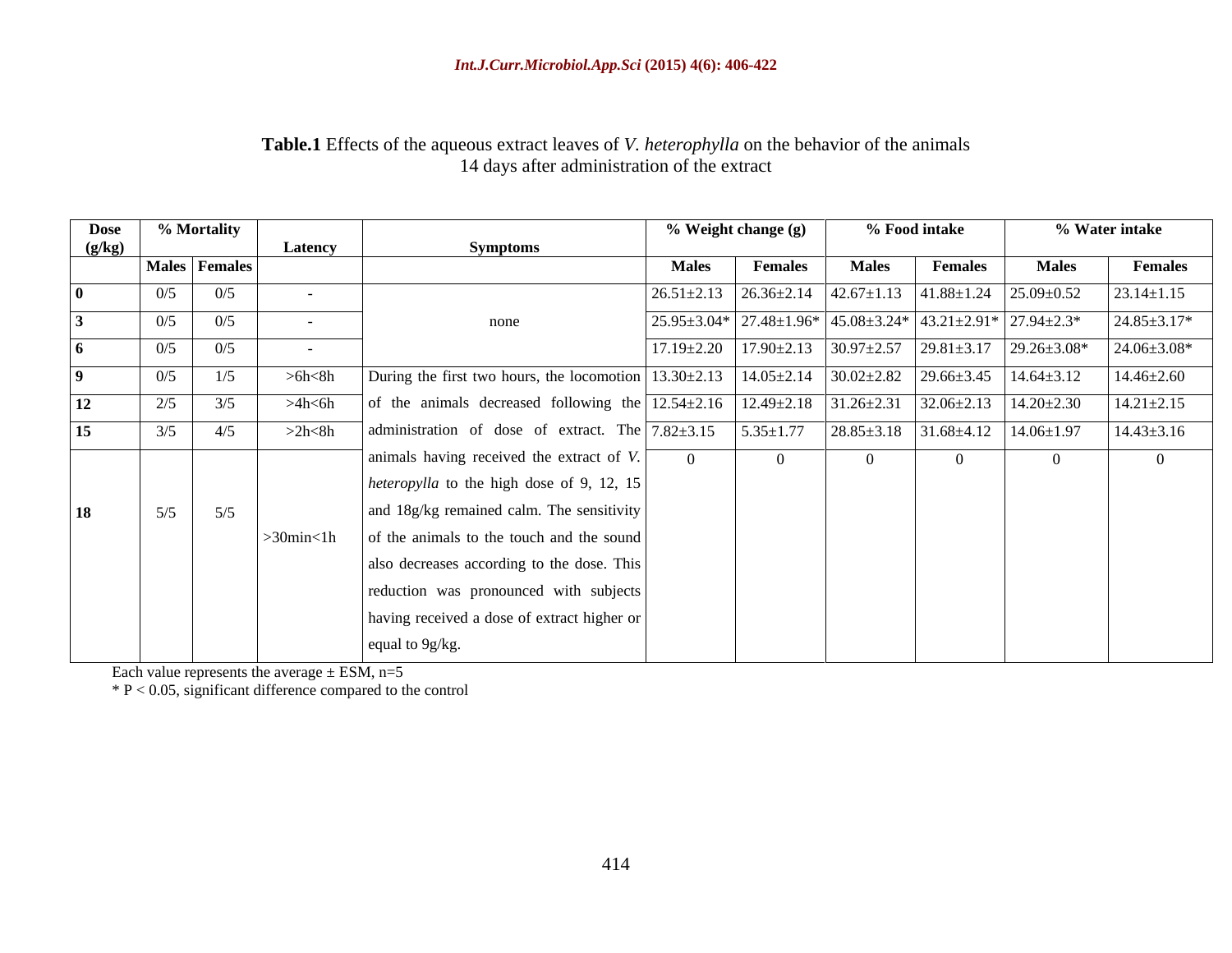|                     |              | 1-14 days           |                     | $15-28$ days        |                     | 29-42 days          |                    |
|---------------------|--------------|---------------------|---------------------|---------------------|---------------------|---------------------|--------------------|
|                     | <b>Doses</b> | <b>Males</b>        | Females             | <b>Males</b>        | <b>Females</b>      | <b>Males</b>        | <b>Females</b>     |
|                     | mg/kg        |                     |                     |                     |                     |                     |                    |
|                     |              | $252.3 \pm 3.34$    | $250,7{\pm}2,59$    | 259.61±2.90         | $256.12 \pm 3.60$   | $262.24 \pm 4.48$   | $260.51 \pm 2.91$  |
| <b>Body weight</b>  | 300          | 237.78±2.57*        | $240.52 \pm 3.90*$  | $241.15 \pm 2.67*$  | 242.46±2.14*        | $246.71 \pm 2.41*$  | 249.25±2.70*       |
|                     | 600          | $229.34 \pm 3.43^*$ | $230.15 \pm 3.41*$  | $236.21 \pm 3.27*$  | 235.45±4.18*        | $239.02 \pm 4.16^*$ | 238.98±3.49*       |
|                     | <b>1200</b>  | 219.37±2.75*        | $224.35 \pm 3.28^*$ | $226.11 \pm 3.52^*$ | 228.29±2.14*        | 231.94±2.84*        | $233.25 \pm 3.67*$ |
|                     |              | $96.55 \pm 2.17$    | $100.47 \pm 1.96$   | $121.06 \pm 3.02$   | 130.63±2.51         | $144.29 \pm 2.12$   | $151.69 \pm 2.43$  |
| <b>Food intake</b>  | <b>300</b>   | $92.24 \pm 2.43*$   | $97.74 \pm 3.46*$   | $111.87 \pm 2.56*$  | $121.29 \pm 2.49^*$ | $129.05 \pm 3.14*$  | $134.47 \pm 3.16*$ |
|                     | 600          | 79.67±2.45*         | $82.66 \pm 2.15*$   | $96.68 \pm 3.41*$   | $105.64 \pm 2.49*$  | $111.06 \pm 3.25$ * | $116.36 \pm 3.17*$ |
|                     | 1200         | $60.25 \pm 4.12*$   | $62.84 \pm 4.01*$   | 73.89±2.67*         | $82.27 \pm 2.71*$   | $87.97 \pm 3.18^*$  | $91.88 \pm 2.94*$  |
|                     |              | $134.76 \pm 4.11$   | $136.43 \pm 3.61$   | $137.74 \pm 3.26$   | $140.25 \pm 3.14$   | $142.51 \pm 3.44$   | $146.64 \pm 3.17$  |
| <b>Water intake</b> | -300         | $119.47 \pm 3.25$ * | $122.68 \pm 2.43*$  | $124.63 \pm 3.42^*$ | $124.44 \pm 3.16^*$ | $125.07 \pm 2.26*$  | $126.50\pm4.03*$   |
|                     | 600          | 99.87±2.14*         | $100.25 \pm 3.12*$  | $104.26 \pm 302*$   | 104.28±4.38*        | $112.49 \pm 2.45*$  | $113.43 \pm 3.61*$ |
|                     | 1200         | 76.25±2.64*         | 78.46±3.17*         | $80.04 \pm 3.16*$   | $80.04 \pm 3.16^*$  | 72.52±4.35*         | $76.25 \pm 2.64*$  |

**Table.2** Effect *V. heterophylla* on the body weight, food and water intake

Each value represents the average  $\pm$  ESM, n=5

 $*$  P < 0.05, significant difference compared to the control

| <b>Table.3</b> Effects of ag<br>heterophylla v<br>extrac<br>a relative organs weight<br>aqueous<br>⊺ot V.<br>$\iota\iota\iota\iota$ |  |
|-------------------------------------------------------------------------------------------------------------------------------------|--|
|                                                                                                                                     |  |

| Organs  | <b>Females</b><br><b>Males</b> |  |     |                                                                              |                |            |     |                                                                                                                                 |
|---------|--------------------------------|--|-----|------------------------------------------------------------------------------|----------------|------------|-----|---------------------------------------------------------------------------------------------------------------------------------|
| (mg/kg) | Control                        |  | 600 | l 200                                                                        | <b>Control</b> | <b>300</b> | 600 |                                                                                                                                 |
| Liver   |                                |  |     |                                                                              |                |            |     | $3.11\pm0.11$ $3.35\pm0.13$ $3.56\pm0.22$ $3.86\pm0.12$ $3.13\pm0.02$ $3.22\pm0.21$ $3.34\pm0.12$ $3.44\pm0.21$                 |
| Kidney  |                                |  |     |                                                                              |                |            |     | $0.64\pm0.02$ $0.65\pm0.04$ $0.66\pm0.03$ $0.68\pm0.02$ $0.59\pm0.03$ $0.59\pm0.04$ $0.57\pm0.02$ $0.62\pm0.03$ *               |
| Heart   |                                |  |     |                                                                              |                |            |     | $0.30\pm0.01$ $0.31\pm0.04$ $0.31\pm0.03$ $0.32\pm0.03$ $0.33\pm0.01$ $0.34\pm0.01$ $0.34\pm0.02$ $0.35\pm0.03$                 |
| Lung    |                                |  |     |                                                                              |                |            |     | $0.70\pm0.02$ $0.71\pm0.02$ $0.73\pm0.03$ $0.71\pm0.04$ $0.67\pm0.02$ $0.68\pm0.01$ $0.72\pm0.05$ $0.70\pm0.02$                 |
| Spleen  |                                |  |     |                                                                              |                |            |     | $0.29 \pm 0.01$ $0.29 \pm 0.03$ $0.33 \pm 0.01$ $0.29 \pm 0.04$ $0.28 \pm 0.02$ $0.29 \pm 0.02$ $0.28 \pm 0.02$ $0.30 \pm 0.03$ |
| Testis  |                                |  |     | $0.60\pm0.01$ $0.60\pm0.02$ $0.62\pm0.02$ $0.64\pm0.02$ *                    |                |            |     |                                                                                                                                 |
|         |                                |  |     | Epididymis $0.25 \pm 0.01$ $0.26 \pm 0.01$ $0.28 \pm 0.01$ $0.29 \pm 0.04$ * |                |            |     |                                                                                                                                 |
| Uterus  |                                |  |     |                                                                              |                |            |     | $0.28 \pm 0.01$ $0.32 \pm 0.01$ $0.36 \pm 0.01$ $0.39 \pm 0.02$ *                                                               |
| Ovary   |                                |  |     |                                                                              |                |            |     | $0.03\pm0.00$ $0.03\pm0.00$ $0.04\pm0.00$ $0.038\pm0.00*$                                                                       |

Each value represents the average  $\pm$  ESM, n=5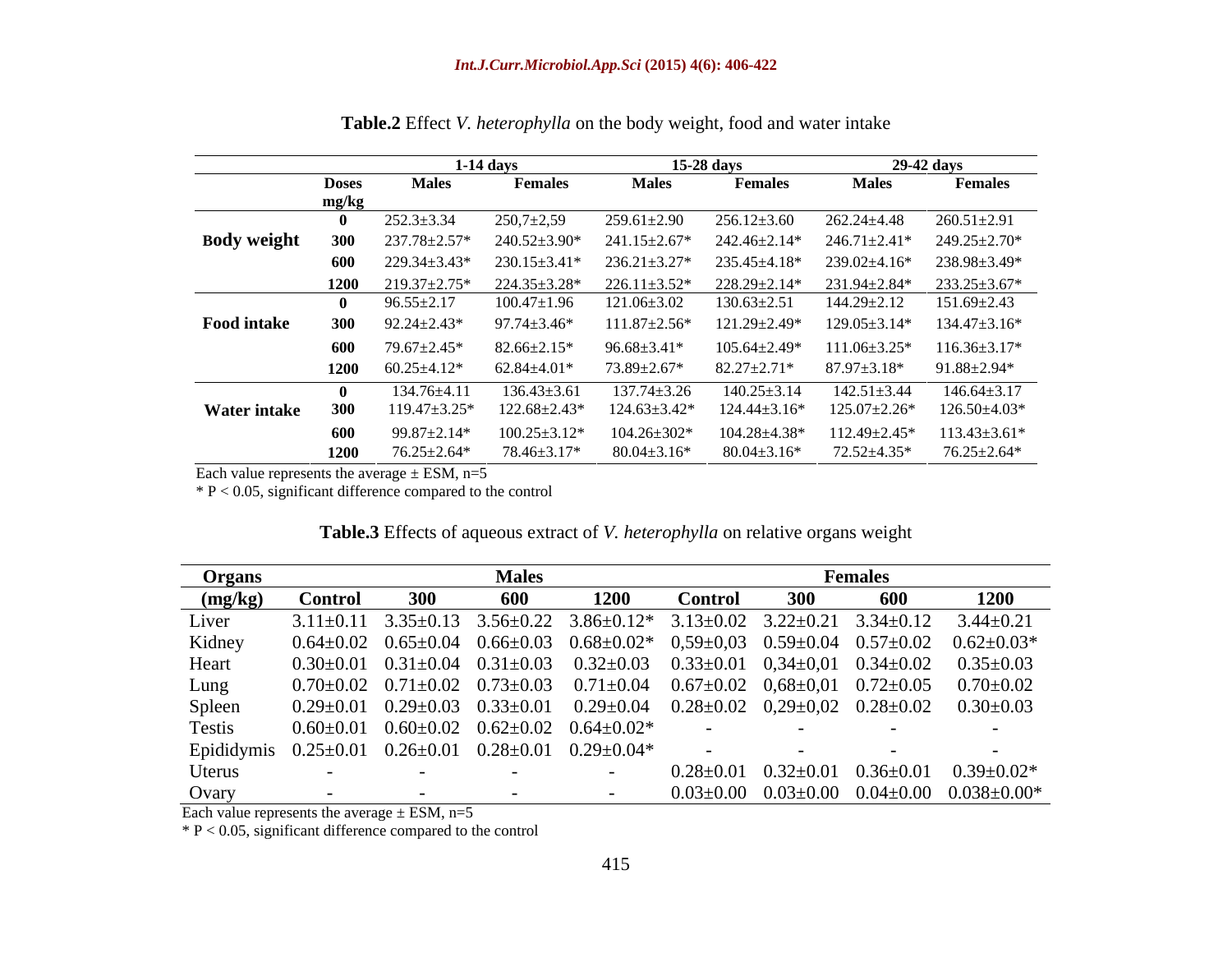| <b>Organs</b>            |               |                          |                              | <b>Males</b>       |                                                                                                                            |                   | <b>Females</b>                |                       |                                       |
|--------------------------|---------------|--------------------------|------------------------------|--------------------|----------------------------------------------------------------------------------------------------------------------------|-------------------|-------------------------------|-----------------------|---------------------------------------|
|                          | <b>Normal</b> | <b>Control</b>           | 300                          | 600                | 1200                                                                                                                       | <b>Control</b>    | 300                           | 600                   | 1200                                  |
|                          | range         |                          |                              |                    |                                                                                                                            |                   |                               |                       |                                       |
| RBC (x $10^6/\mu L$ )    | $5-10$        | $9.16 \pm 0.45$          | $8.96 \pm 0.37$ <sup>*</sup> | $8.53 \pm 0.39*$   | .74±0.63*                                                                                                                  | $8.54 \pm 0.3$    | $8.33 \pm 0.59*$              | $8.03 \pm 0.43*$      | $7.42 \pm 0.51*$                      |
| WBC(x)                   |               | $1-5$ $7.58 \pm 0.15$    | $7.98 \pm 0.16*$             | $8.24 \pm 0.13*$   | $8.49 \pm 0.14*$                                                                                                           | 7.65±0.18         | $8.02 \pm 0.23*$              | $8.27 \pm 0.19*$      | $8.56 \pm 0.21*$                      |
| $10^3/\mu L$ )           |               |                          |                              |                    |                                                                                                                            |                   |                               |                       |                                       |
| <b>Platelets</b> (x)     | 600-          |                          |                              |                    | 789.64±3.25                            826.34±2.74*                          859.42±2.56*                     872.36±3.25* |                   | 778.95±3.54 823.16.39±4.02*   | $866.45 {\pm} 2.56^*$ | 887.38±3.11*                          |
| $10^3/\mu L$ )           | 1100          |                          |                              |                    |                                                                                                                            |                   |                               |                       |                                       |
| Haemoglobin              |               | $11-19$ $16.93\pm0.84$   | $17.24 \pm 0.52^*$           | 15.36±0.59*        | 14.41±0.91*                                                                                                                | $16.87 \pm 0.56$  | $17.01 \pm 0.94*$             | $15.28 \pm 0.79*$     | $14.3 \pm 0.47*$                      |
| (g/dL)                   |               |                          |                              |                    |                                                                                                                            |                   |                               |                       |                                       |
| Haematocrit              |               | $35-57$ $44.13 \pm 2.17$ | 45.86±3.24*                  | $43.11 \pm 2.34*$  | 42.05±2.26*                                                                                                                | $45.28 \pm 2.60$  | 47.64±2.51*                   | 44.39±2.07*           | $43.27 \pm 3.21*$                     |
| (%)                      |               |                          |                              |                    |                                                                                                                            |                   |                               |                       |                                       |
| $RDW$ $(\% )$            | 12-18         | 14.71±1.18               | $12.27 \pm 1.12*$            | $10.25 \pm 2.12*$  | $8.32 \pm 2.96^*$                                                                                                          | $15.01 \pm 2.68$  | $13.56 \pm 1.44*$             | $11.14 \pm 3.33*$     | $9.32 \pm 2.32^*$                     |
| MCV(fL)                  | 46-65         | 51.64±2.63               | 49.34±3.02*                  | 48.12±1.97*        | $47.26 \pm 2.28^*$                                                                                                         | $56.2 \pm 2.15$   | $55.31 \pm 2.03*$             |                       | $54.76 \pm 3.11^*$ $52.43 \pm 2.36^*$ |
| $MCH$ (pg)               | 18-23         | $16.45 \pm 0.61$         | $14.97 \pm 0.79$ *           | $14.03 \pm 0.61*$  | $11.87 \pm 0.91*$                                                                                                          | $16.21 \pm 0.36$  | $15.76 \pm 0.53$ <sup>*</sup> | 14.17±0.82*           | $12.84 \pm 0.59*$                     |
| $MCHC$ (g/dL)            | $1-40$        | 34.13±2.22               | $35.86 + 3.15*$              | $36.11 \pm 2.43*$  | 38.05±2.27*                                                                                                                | $35.28 \pm 2.4$   | $37.64 \pm 2.63$ <sup>*</sup> | $38.39 \pm 2.16^*$    | $39.27 \pm 3.33*$                     |
| Neutrophil (%            |               | $14.79 \pm 1.58$         | $12.37 \pm 2.15*$            | $9.85 \pm 3.12*$   | $7.2 \pm 1.96*$                                                                                                            | $15.01 \pm 2.68$  | $12.76 \pm 1.94*$             | $10.04 \pm 3.06*$     | $8.07 \pm 2.14*$                      |
| <b>Basophile</b> $(\% )$ |               | 1.58±0.46                | $1.53 \pm 0.55*$             | $1.47 \pm 0.51*$   | $1.38 \pm 0.35*$                                                                                                           | $1.61 {\pm} 0.45$ | $1.57 \pm 0.37*$              | $1.42 \pm 0.39*$      | $1.34 \pm 0.49*$                      |
| Eosinophil (%)           |               | $1.52 \pm 0.04$          | $1.54 \pm 0.32$              | $1.51 \pm 0.43*$   | $1.48 \pm 0.62*$                                                                                                           | $1.55 \pm 0.03$   | $1.56 \pm 0.37$               | $1.53 \pm 0.41*$      | $1.50 \pm 0.36*$                      |
| Lymphocytes              | 65-94         | $82.69 \pm 2.31$         | $86.61 \pm 1.96*$            | $89.73 \pm 2.58^*$ | $81.13 \pm 2.16$                                                                                                           | 84.25±1.90        | $87.46 \pm 2.4*$              | $92.43 \pm 3.21*$     | $84.27 \pm 2.15$                      |
| $(\%)$                   |               |                          |                              |                    |                                                                                                                            |                   |                               |                       |                                       |
| Monocytes $(\% )$        |               | 1.12±0.59                | $6.35 \pm 0.71*$             | $4.13 \pm 0.81*$   | 3.05±0.48*                                                                                                                 | $6.75 \pm 0.62$   | $6.03 \pm 0.67*$              | $4.76 \pm 0.53*$      | $3.58 \pm 0.64*$                      |

**Table.4** Effects of *V. heterophylla* on hematological parameters

Each value represents the average  $\pm$  ESM, n=5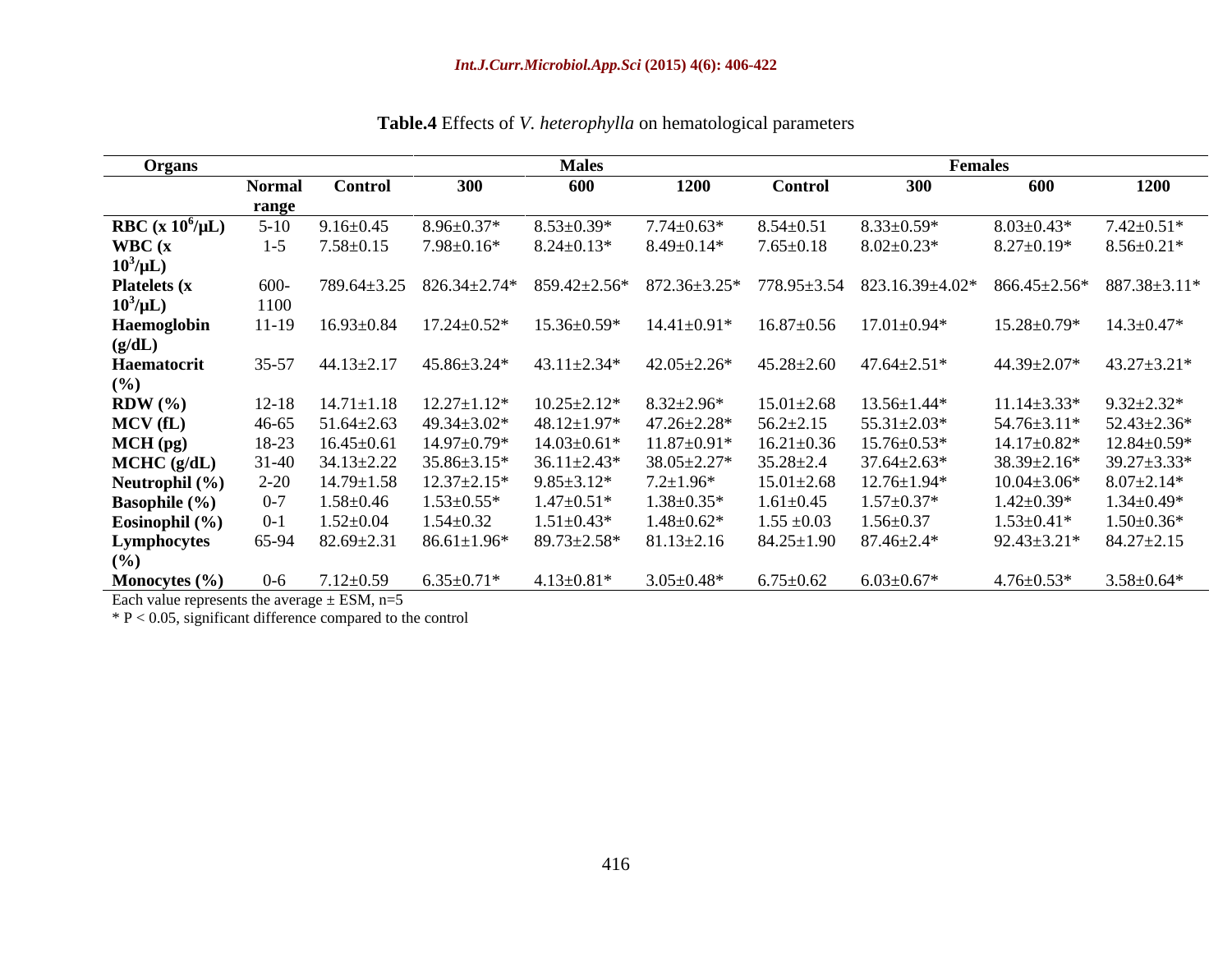| Doses (mg/kg)                                                                                                                                    |              |         |       |                                                           | 600                                                                                         |                  | <b>1200</b>                         |                                                                                                                                                                 |  |
|--------------------------------------------------------------------------------------------------------------------------------------------------|--------------|---------|-------|-----------------------------------------------------------|---------------------------------------------------------------------------------------------|------------------|-------------------------------------|-----------------------------------------------------------------------------------------------------------------------------------------------------------------|--|
|                                                                                                                                                  | <b>Males</b> | Females | Males | Females                                                   | <b>Males</b>                                                                                | Females          | <b>Males</b>                        | Females                                                                                                                                                         |  |
| <b>Glucose</b>                                                                                                                                   |              |         |       |                                                           |                                                                                             |                  |                                     | $87.53\pm2.97 \quad 90.12\pm2.39 \quad 89.23\pm2.11^* \quad 91.58\pm2.30^* \quad 90.83\pm3.01^* \quad 93.14\pm2.17^* \quad 92.35\pm2.34^* \quad 93.56\pm3.21^*$ |  |
| (mg/dL)                                                                                                                                          |              |         |       |                                                           |                                                                                             |                  |                                     |                                                                                                                                                                 |  |
| $ALT$ (IU/l)                                                                                                                                     |              |         |       |                                                           |                                                                                             |                  |                                     | $39.15\pm3.90$ $36.45\pm2.71$ $41.25\pm2.50^*$ $37.80\pm2.46^*$ $42.35\pm3.11^*$ $39.49\pm2.94^*$ $43.02\pm3.15^*$ $40.87\pm2.53^*$                             |  |
| $\bf AST$ (IU/l)                                                                                                                                 |              |         |       |                                                           |                                                                                             |                  |                                     | $45.23\pm3.10$ $39.27\pm2.64$ $47.25\pm2.31*$ $40.10\pm2.65*$ $48.35\pm2.49*$ $42.37\pm3.15*$ $50.12\pm4.2*$ $43.52\pm2.17*$                                    |  |
| $\mathbf{ALP}$ (IU/l)                                                                                                                            |              |         |       |                                                           |                                                                                             |                  |                                     | $31.54\pm4.50$ $26.31\pm2.15$ $32.67\pm2.16$ * $27.34\pm3.14$ * $34.26\pm4.56$ * $29.30\pm3.27$ * $35.97\pm2.56$ * $30.97\pm4.26$ *                             |  |
| TP(g/dL)                                                                                                                                         |              |         |       | $6.49\pm0.26$ $7.63\pm0.31$ $6.98\pm0.22*$ $7.86\pm0.37*$ | $7.03 \pm 0.24*$                                                                            | $8.07 \pm 0.36*$ |                                     | $7.12 \pm 0.28^*$ $8.16 \pm 0.34^*$                                                                                                                             |  |
| <b>Albumine</b>                                                                                                                                  |              |         |       |                                                           | $5.94\pm0.45$ $6.17\pm0.32$ $6.02\pm0.40^*$ $6.35\pm0.26^*$ $6.14\pm0.41^*$ $6.43\pm0.25^*$ |                  | $6.19 \pm 0.37^*$ $6.45 \pm 0.38^*$ |                                                                                                                                                                 |  |
| (mg/dL)                                                                                                                                          |              |         |       |                                                           |                                                                                             |                  |                                     |                                                                                                                                                                 |  |
| <b>Totalbilirubine</b> $1.30\pm0.31$ $0.80\pm0.20$ $1.10\pm0.23$ * $0.70\pm0.17$ * $0.90\pm0.13$ * $0.60\pm0.11$ *                               |              |         |       |                                                           |                                                                                             |                  | $0.70+0.15*$ $0.40+0.09*$           |                                                                                                                                                                 |  |
| (mg/dL)                                                                                                                                          |              |         |       |                                                           |                                                                                             |                  |                                     |                                                                                                                                                                 |  |
| $TC \, (mg/dL)$                                                                                                                                  |              |         |       |                                                           |                                                                                             |                  |                                     | $61.35\pm3.14$ $70.21\pm4.11$ $58.34\pm2.16$ $66.38\pm3.16$ $55.69\pm4.05$ $62.37\pm3.60$ $50.12\pm3.62$ $57.96\pm2.54$ $54.62$                                 |  |
| $TG \, (mg/dL)$                                                                                                                                  |              |         |       |                                                           |                                                                                             |                  |                                     | $87.35\pm3.54$ $95.12\pm2.16$ $90.01\pm3.14$ $97.85\pm2.67$ $93.24\pm3.39$ $99.60\pm2.64$ $94.21\pm3.26$ $102.3\pm4.18$ $18$                                    |  |
| $LDL$ (mg/dL)                                                                                                                                    |              |         |       |                                                           |                                                                                             |                  |                                     | $17.23 \pm 2.31$ $22.03 \pm 3.14$ $15.62 \pm 3.17$ $19.36 \pm 2.54$ $14.11 \pm 3.29$ $16.64 \pm 2.57$ $11.29 \pm 2.56$ $13.89 \pm 3.27$ *                       |  |
| <b>HDL</b> (mg/dL) $21.35\pm1.37$ $19.76\pm3.20$ $22.01\pm2.04*$ $20.34\pm1.25*$ $22.95\pm2.03*$ $20.96\pm2.17*$ $23.15\pm3.01*$ $21.09\pm1.62*$ |              |         |       |                                                           |                                                                                             |                  |                                     |                                                                                                                                                                 |  |

**Table.5** Effects *V. heterophylla* extract on index of liver function

Each value represents the average  $\pm$  ESM, n=5

 $* P < 0.05$ , significant difference compared to the control

| Doses en (mg/kg)          |                 |                                   |                                                      |                    | 600                |                      | 1200                                                     |                                                          |
|---------------------------|-----------------|-----------------------------------|------------------------------------------------------|--------------------|--------------------|----------------------|----------------------------------------------------------|----------------------------------------------------------|
|                           | <b>Males</b>    | <b>Females</b>                    | <b>Males</b>                                         | <b>Females</b>     | <b>Males</b>       | <b>Females</b>       | <b>Males</b>                                             | Females                                                  |
| <b>Creatinine</b> (mg/dl) | $3.09 \pm 0.45$ | $3.24 \pm 0.62$                   | $3.14 \pm 0.42*$                                     | $3.30 \pm 0.53*$   | 3.21±0.39*         | $^{3.34\pm0.51^{*}}$ | $3.26 \pm 0.53*$                                         | $3.40 \pm 0.62*$                                         |
| <b>Protein</b> (mg/dl)    | $0.15 \pm 0.01$ | $0.2 \pm 0.01$                    | $0.20 \pm 0.00*$                                     | $0.30 \pm 0.04*$   | $0.26 \pm 0.05*$   | $0.40 \pm 0.06*$     | $0.30{\pm}0.04*$                                         | $0.50{\pm}0.06*$                                         |
| Urea $(mg/dl)$            |                 | $2.35\pm0.12$ $2.39\pm0.16$       | $2.38 \pm 0.19*$                                     | $2.40 \pm 0.14*$   | $2.41 \pm 0.17*$   | $2.42 \pm 0.20*$     | $\angle .45 \pm 0.15^*$                                  | $2.50 \pm 0.22*$                                         |
| <b>uric Acid</b> (mg/dl)  |                 |                                   | $45.21 \pm 3.11$ $42.20 \pm 2.64$ $37.25 \pm 2.33$ * | $40.10 \pm 2.65*$  | 28.35±2.42*        |                      | $37.39 \pm 2.15^*$ $25.12 \pm 1.20^*$ $26.32 \pm 1.16^*$ |                                                          |
| $Na^+(mmol/l)$            |                 |                                   | $87.36 \pm 0.97$ $89.25 \pm 1.37$ $88.95 \pm 1.73$ * | $91.53 \pm 1.52^*$ | $90.05 \pm 1.30^*$ |                      | $93.12 \pm 1.65^*$ $91.13 \pm 1.94^*$ $95.20 \pm 2.10^*$ |                                                          |
| CI(mmol/l)                |                 |                                   | $92.46 \pm 1.12$ $94.20 \pm 1.51$ $94.19 \pm 1.73$ * | $97.24 \pm 2.18*$  | 95.00±1.92*        |                      |                                                          | 99.24 $\pm$ 2.11* 97.25 $\pm$ 2.13* 104.30 $\pm$ 2.18*   |
| $K^+$ (mmol/l)            |                 |                                   | $19.20 \pm 0.31$ $17.14 \pm 0.33$ $20.16 \pm 0.62$ * | $18.15 \pm 0.53*$  | $22.23 \pm 0.44*$  |                      | $19.37 \pm 0.46^*$ 22.84 $\pm 0.50^*$                    | $19.72 \pm 0.65^*$                                       |
| $Ca^{2+}$ (mmol/l)        |                 | $81.32 \pm 0.31$ $77.28 \pm 0.29$ | $77.11 \pm 0.43*$                                    | 73.70±0.37*        | 68.29±0.43*        |                      | $68.62 \pm 0.31^*$ $63.71 \pm 0.45^*$                    | 61.96±0.39*                                              |
| $Mg^{2+}$ (mmol/l)        |                 |                                   | $15.14 \pm 0.15$ $15.54 \pm 0.22$ $16.37 \pm 0.24$ * | $16.44 \pm 0.23*$  | $20.16 \pm 0.31*$  | $18.56 \pm 0.25*$    | 17.39±0.23*                                              | $17.49 \pm 0.43*$                                        |
| Pi (mmol/l)               |                 | $31.35 \pm 0.24$ $30.26 \pm 0.11$ | $28.34 \pm 0.36*$                                    | $32.34 \pm 0.16^*$ | $30.69 \pm 0.35^*$ |                      |                                                          | $29.37 \pm 0.22^*$ $28.32 \pm 0.62^*$ $27.96 \pm 0.34^*$ |

### **Table.6** Effects *V. heterophylla* on index of kidney function

Each value represents the average  $\pm$  ESM, n=5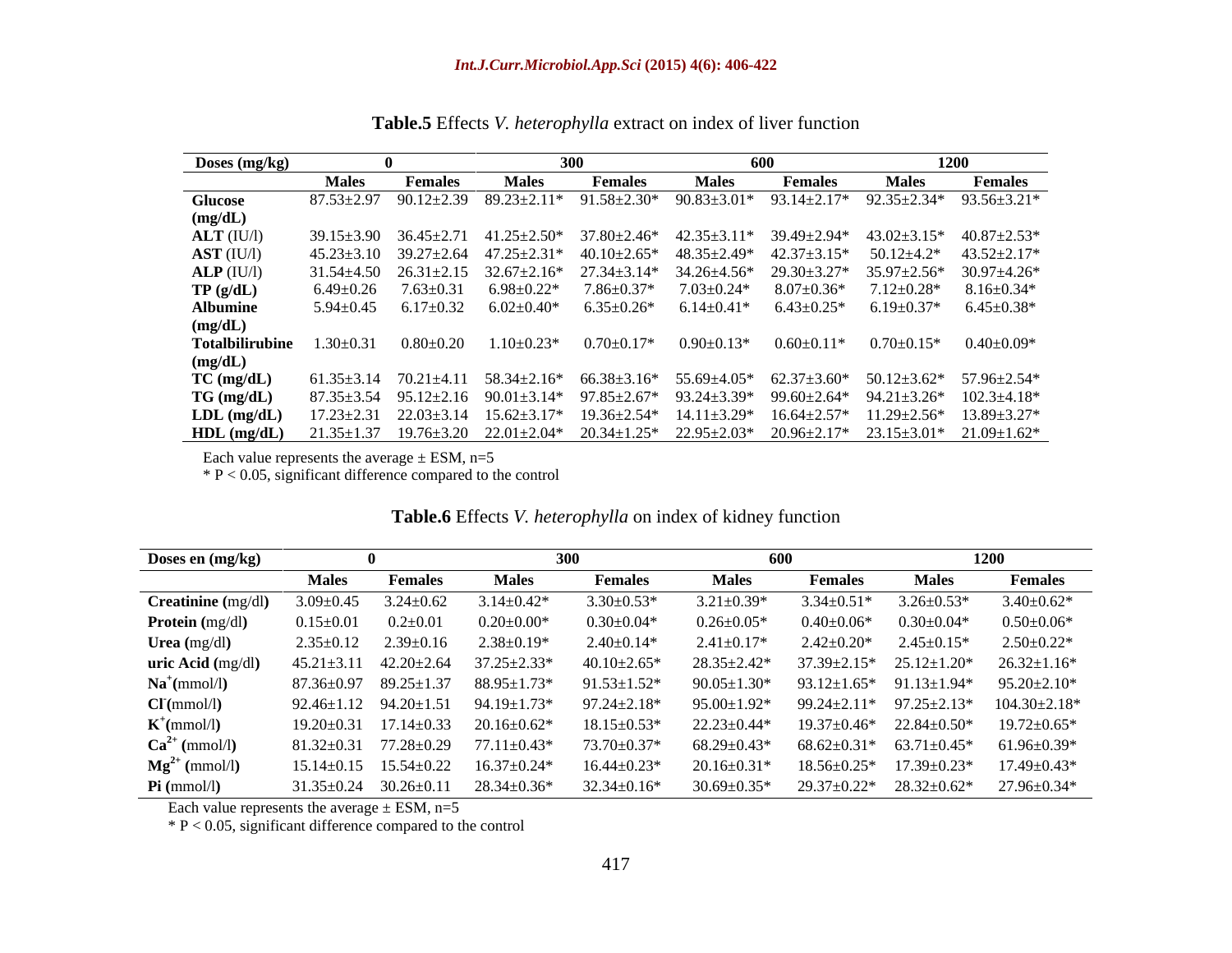|                   |                                                                                               | Malondialdehyde $(\mu M)$ |                   | Glutathion $(\mu M)$ | Superoxyde dismutase $(\mu M)$ |                                                                                                                |
|-------------------|-----------------------------------------------------------------------------------------------|---------------------------|-------------------|----------------------|--------------------------------|----------------------------------------------------------------------------------------------------------------|
| <b>Treatments</b> | <b>Males</b>                                                                                  | <b>Females</b>            | <b>Males</b>      | <b>Females</b>       | <b>Males</b>                   | <b>Females</b>                                                                                                 |
| Control           | $0.004 \pm 0.001$                                                                             | $0.006 \pm 0.001$         | $0.019{\pm}0.002$ | $0.022{\pm}0.002$    | $0.498 \pm 0.051$              | $0.474 \pm 0.032$                                                                                              |
|                   |                                                                                               |                           |                   |                      |                                | 300mg/kg $0.049\pm0.019*$ $0.068\pm0.016*$ $0.003\pm0.001*$ $0.005\pm0.001*$ $0.460\pm0.078*$ $0.466\pm0.071*$ |
|                   | 600mg/kg $0.006\pm0.001*$ $0.007\pm0.000*$ $0.017\pm0.001*$ $0.017\pm0.002*$ $0.448\pm0.051*$ |                           |                   |                      |                                | $0.456 \pm 0.023^*$                                                                                            |
| $1200$ mg/ $kg$   | $0.004 \pm 0.001$ $0.006 \pm 0.001^*$ $0.020 \pm 0.002$ $0.024 \pm 0.004$ $0.284 \pm 0.027^*$ |                           |                   |                      |                                | $0.288 {\pm} 0.033^{*}$                                                                                        |

**Table.7** Effects *V. heterophylla* on the markers of the oxidative stress.

Each value represents the average  $\pm$  ESM, n=5

 $*$  P < 0.05, significant difference compared to the control

**Figure.1** Effects of the aqueous extract of *V heterophylla* on the urinary excretion volume of and the pH for 100g of body weight. Each value represents the average  $\pm$  ESM, n=5,  $*$  P < 0,05, significant difference compared to the control



**Time of treatment (weeks)**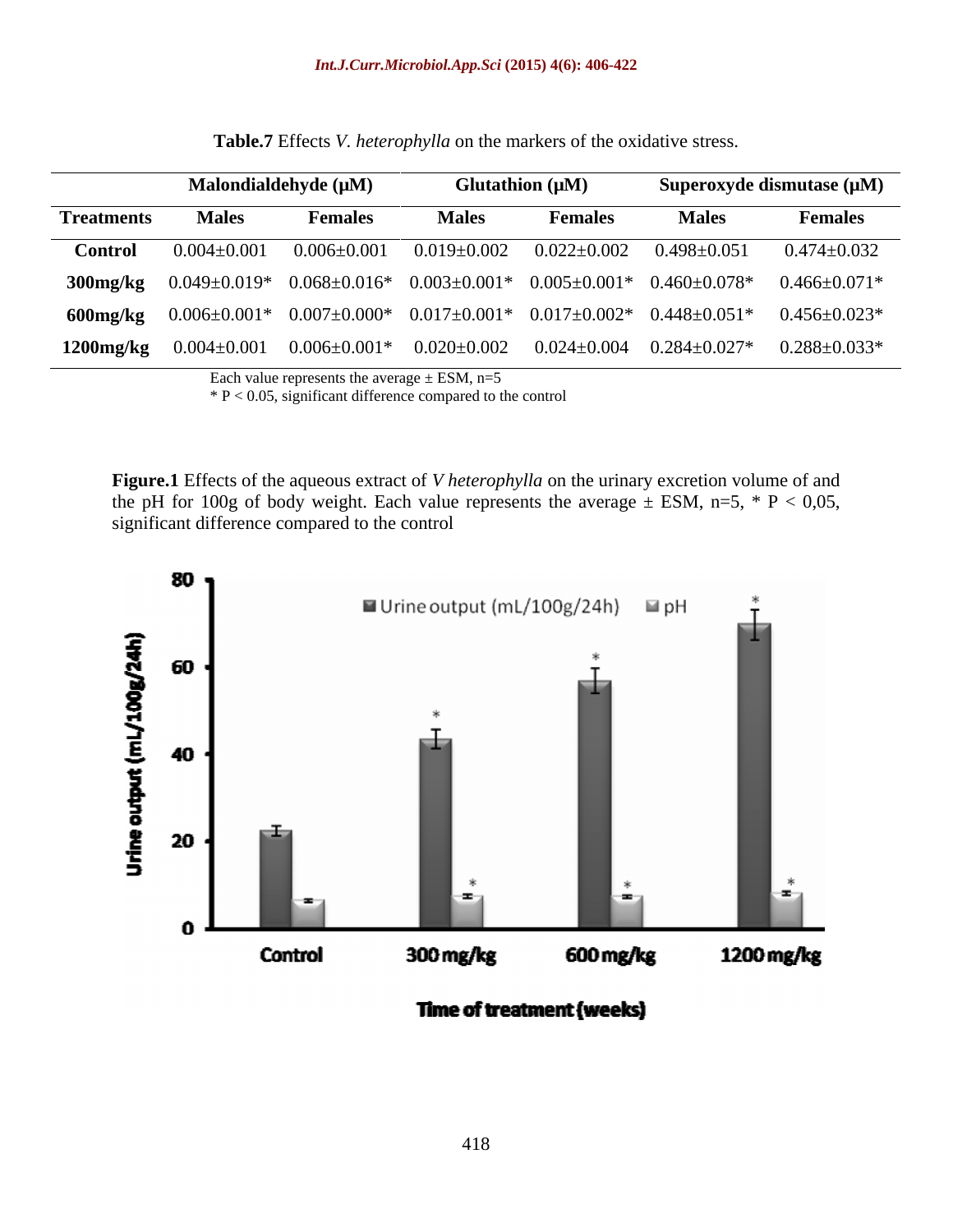**Figure.2** Effect *V heterophylla* on hepatic and renal tissues. The figure 2A shown the normal architecture of the control liver observed under photonic microscope H.E (X 400) presenting a hepatic Parenchyma at normal architecture with portals vein (1), spaces portals (2), hépatocytes and sinusoids (3), hepatic artery (4), and a bile canal (5).The figure 2B shows the liver of rat treated at the dose 1200 mg/kg  $(X 400)$  presenting a congestion  $(V)$  followed Mitosis  $(M)$ , caryopynose (CP) and caryorrhexis (CR).The figure 2C shows the normal architecture of kidney observed under photonic microscope H.E (X 400), with a corpuscle of Malpighi made up of a cluster (1) wrapped in the capsule of Bowman. Proximaux (2) and distal (3) circumvented tubes distinct. The figure 2D presents a kidney of rat treated at the dose 1200 mg/kg (X 400) with a glomerular sclerosis (S) and an oedema (E).



The study of the subacute toxicity of the parameters like the RBC, hemoglobin, aqueous extract revealed that the hematocrit, at the higher doses. The administration of a repeated doses do not reduction in RBC suggests that V. provoke the deterioration of the behavioral *heterophylla* in repeated administration reactions. It was observed an increase in the food and water intakes. This increase could general reduction in values of these be explained by the progressive increase in hematologic parameters can be due to the the body weight. After 6 weeks of treatment

it was noted a reduction in the hematologic circulation of mature cells per hemorrhage,reduction in RBC suggests that *V.*  could cause acute or chronic anemia. The direct destruction of the cells or the loss in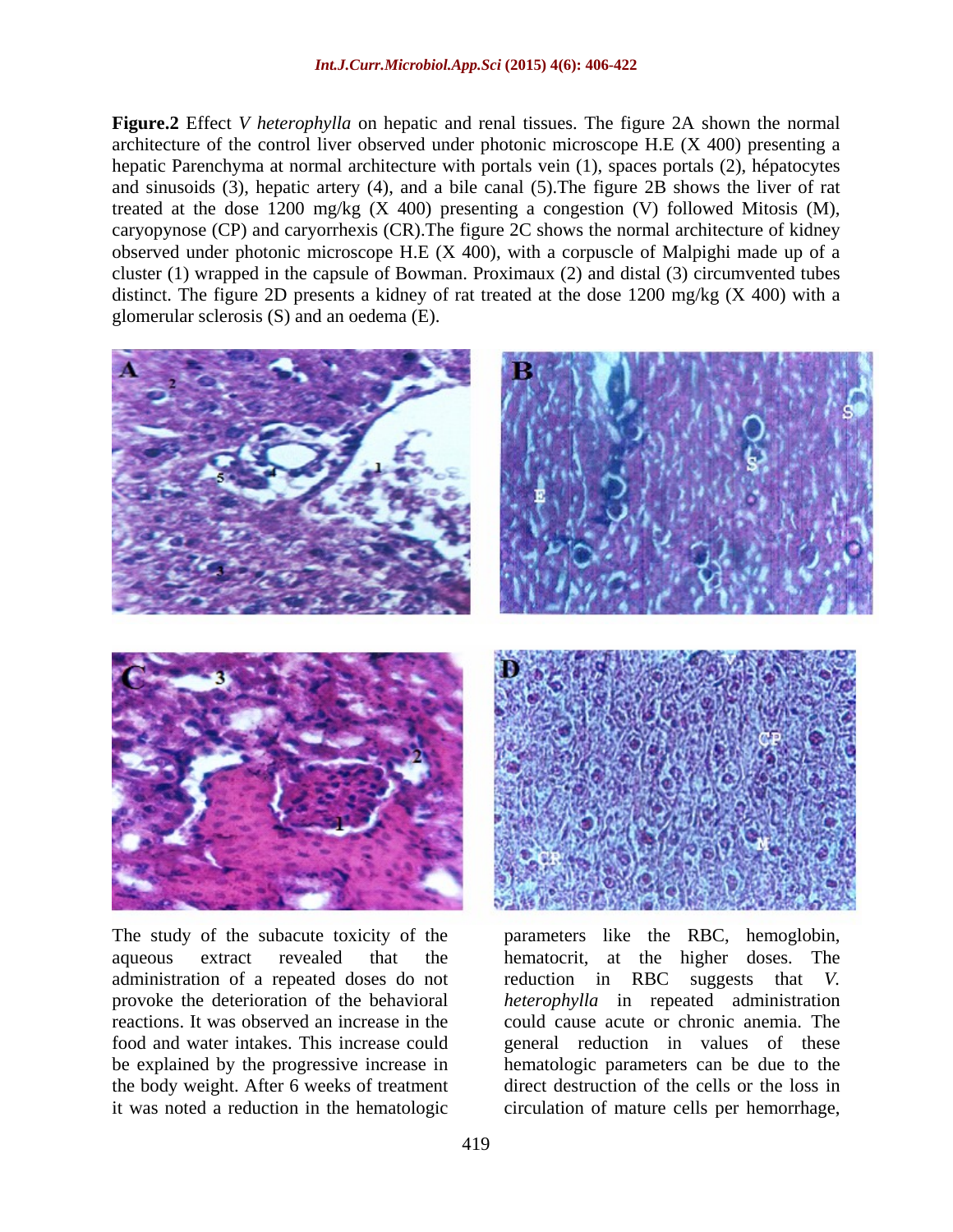or by capillary escapes or then could also be bedue to the diuretic activity of the plant due to a reduced blood cells production extract (Ntchapda *et al.* 2014). The (Nunia *et al.,* 2007). The increase in assessment of the histopathological cuts of enzymes ASAT, ALAT, ALP could be due the liver and the kidneys of the rats treated to the long term toxic effects compared to with the dose of 1200 mg/kg showed those observed in acute toxicity (Al-Mamary anomalies on the liver and kidneys. It was *et al.,* 2002). These results suggest a toxicity observed congestion in the hepatic cells, and a significant serious prejudicial effect in with a nuclear fragmentation. It was also the long term use of *V. heterophylla* aqueous observed on the liver a caryopynose and extract since the AST is present in high caryorrhexis. The kidneys on the other hand concentrations in a many organs, such as the stress presented a glomerular sclerosis and liver and kidneys, while the ALT is mainly limited to the cytosol of the hepatocytes, its high concentration can provide a In conclusion, these results showed that *V.*  quantitative evaluation of the degree of *heterophylla* has a safe margin for the damage supported by liver (Al-Mamary *et al.,* 2002).

The increase in proteins could explained by hepatocytes cell membrane dislocations The authors received financial support for which would have contributed for a the research, by the financing allocated for reduction of the use of proteins and function of the Laboratory of the Medicinal consequently to an increase of stock of these one in the liver. The increase of lipids, creatinine, urea, uric Acid could slow down the tubular function by inducing a renal failure (Nimenibio-Uabia, 2003; Ijeh and Agbo, 2006). The decrease of ions could be The authors thank the Laboratory of the due to the osmotic balance of membrane potential. Regarding urinary parameters, the Formulation of the Department of Biological increasing rate of creatinine could be Sciences. explained by an enormous transformation of creatine which is a nitrogenous organic acid that occurs naturally in vertebrates and helps to supply energy to all cells in the body, Abbot, W. 1925. A method of computing the primarily muscle. The increased creatinine could acquaint on the level of activity of the animals. In the same way the high Al-Mamary, M., Al-Aghbari, A.M., Baker, concentration of urea could expressed the high activity of the kidney busy evacuating toxic metabolites from the plant extract. The presence of protein in the urine is the cause of a renal dysfunction; the tubular Atsamo, A.D., Nguelefack, T.B., Datté, J.Y., reabsorption is not quite assured. The increase in the rate of the ions could be due to ensure the osmotic balance but also could

presented a glomerular sclerosis edemas. The set of the set of the set of the set of the set of the set of the set of the set of the set of the set of the set of the set of the set of the set of the set of the set of the set of the set of the set of the s

therapeutic use.

### **Funding**

Plants, Health and Galenic Formulation of the Department of Biological Sciences.

### **Acknowledgments**

Medicinal Plants, Health and Galenic Sciences.

### **References**

- effectiveness of an insecticide. *J.* Econ. Entomol., 18: 265–267.
- M. 2002. Investigation into the toxicological effects of *Catha edulis* leaves: a short term study in animals. *Phytother. Res., 16: 127-132.*
- Kamanyi, A. 2011. Acute and subchronic oral toxicity assessment of the aqueous extract from the stem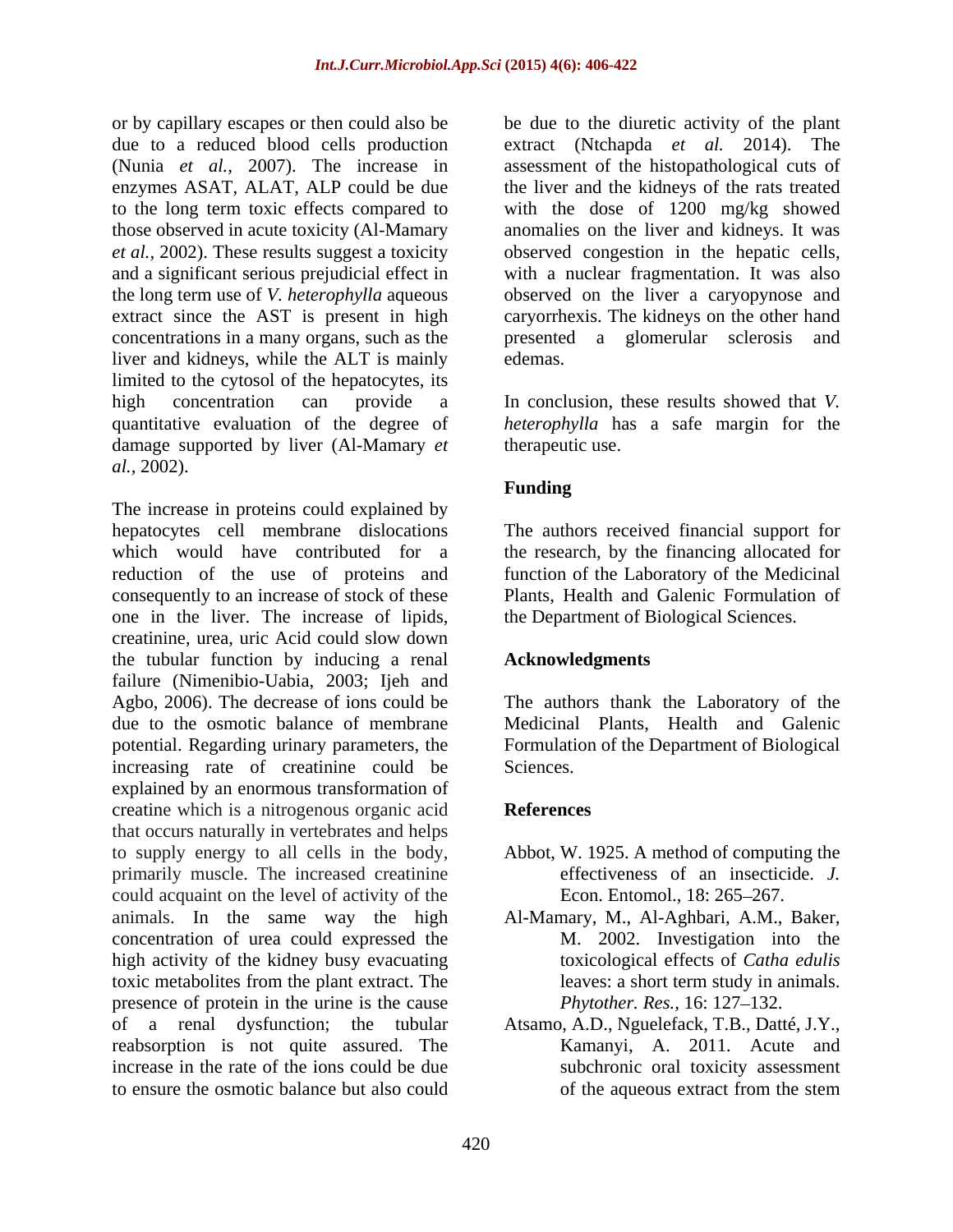- Bafor, E.E., Igbinuwen, O. 2009. Acute toxicity studies of the leaf extract of
- Burkill, H.M. 1997. Useful plants of West
- probes. *Biomaterials*, 24: 777–787. 120: 17–24.
- Donfack, J.H., Finney, D.J. 1971. Probit Letouzey, R. 1968. Etude
- Nkongmeneck, B.A., Dongock, N.D. (Rutaceae): A multifunctional plant Fragrance J., 9:35–37.
- Henry, R.J. 1974. Clinical chemistry,
- administration of aqueous extracts of
- Lertprasertsuke, N., Taesotikul, T., Rujjanawate, C., Kaewpinit, D., Sudthayakorn, R., Choochote, W., Ntchapda, F., Djedouboum, A., Kom, B.,
- bark of *Erythrina senegalensis*  Keita, A, Ouattara, S. 1995. A propos d`une DC (Fabaceae) in rodents. *J.* espece vegetale medicinale en voie *Ethnopharmacol.*, 131: 697–702 de disparition au Mali: le Kinkeliba de Kita. *Pharm. Med. Trad. Afr.,* 19:  $39 - 42.$
- *Ficus exasperata* on haematological parameters, body weight and body temperature. *J. Ethnopharmacol.,* 123: 302 307. médicinales et toxiques. Ed. Vigot Kerhao, J., Adam, J.G. 1976. La pharmacopée sénegalaise traditionnelle des plantes Frères, Paris. 489 Pp.
- Tropical Africa, volume 4 second ed. Kuete, V., Ngameni, B., Simo, C.C.F., Royal Botanic Gardens, Kew, Tankeu, R.K., Ngadjui, B.T., Meyer, London; 969 Pp. J.J.M., Lall, N., Kuiate, J.R., 2008. Cui, X.Y., Wiler, J., Dzaman, M., Antimicrobial activity of the crude Altschuler, R.A., Martin, D.C. 2003. extracts and compounds from *Ficus* In vivo studies of *chlamydocarpa* and *Ficus cordata* polypyrrole/ peptide coated neural extracts and compounds from *Ficus*  (Moraceae). *Ethnopharmacology*, 120: 17–24.
	- analysis. Cambridge Univ. Press, Phytogeographique du Cameroun. Cambridge, 333 Pp. Lechevalier, Paris, France. Pp. 511. Letouzey, R. 1968. Etude
- Hamawa, Y., Mapongmetsem, PM., Moulis, C., Fonraste, I., Keita, A., Bessire, (2010). Altitudinal distribution of essential oil from Vepris *Vepris heterophylla* (Engl.) R. Let. J.M. 1994. Composition of leaf essential oil from *Vepris heterophylla* R. Let. *Flavour Fragrance J., 9:* 35–37.
- of the Sudano-Sahelian zone of Ngamo, L.S.T., Ngassoum, M.B., Jirovertz, Cameroon. *Int. J. Bot.*, 6: 243–250. L., Ousman, A., Nukenine, E., principles and techniques, 2nd stored maize against Sitophilus Edition, Haper and Row, 543 Pp. zeamais (Motsch) by essential oils of Ijeh, II., Agbo, C.A. 2006. Body organ species from Cameroon. Meded weight changes following the Rijksuniv. Gent. Fak. Landbouwkd Moukala, O.E. 2001. Protection of species from Cameroon. Meded *Toegep Biol. Wet., 66: 473-478.*
- Ficus exasperate Vahl. *J. Anim. Veter. Adv.,* 5: 277–279. **Example 20** exasperata: effects on diabetes Kanjanapothi, D., Panthong, A., melticus in an experimental rat Nimennibic-Udia, R. 2003. Ficus exasperata : effects on diabetes model. Global *J. Pure Appl. Sci.,* 9: 529 532.
	- Chaithong, U., Jitpakdi, A., Nana, P., Bonabe, C., Maguirgue, K., Pitasawat, B. (2004). Toxicity of Talla, E., Dimo, T. 2014. crude rhizome extract of *Kaempferia*  Diuretic activity of the aqueous *galanga* L. (Proh Hom). *J.* extract leaves of *Ficus glumosa* Del. *Ethnopharmacol.,* 90:359–365. (Moraceae) in rats. Hindawi Talla, E., Dimo, T. 2014. (Moraceae) in rats. Hindawi